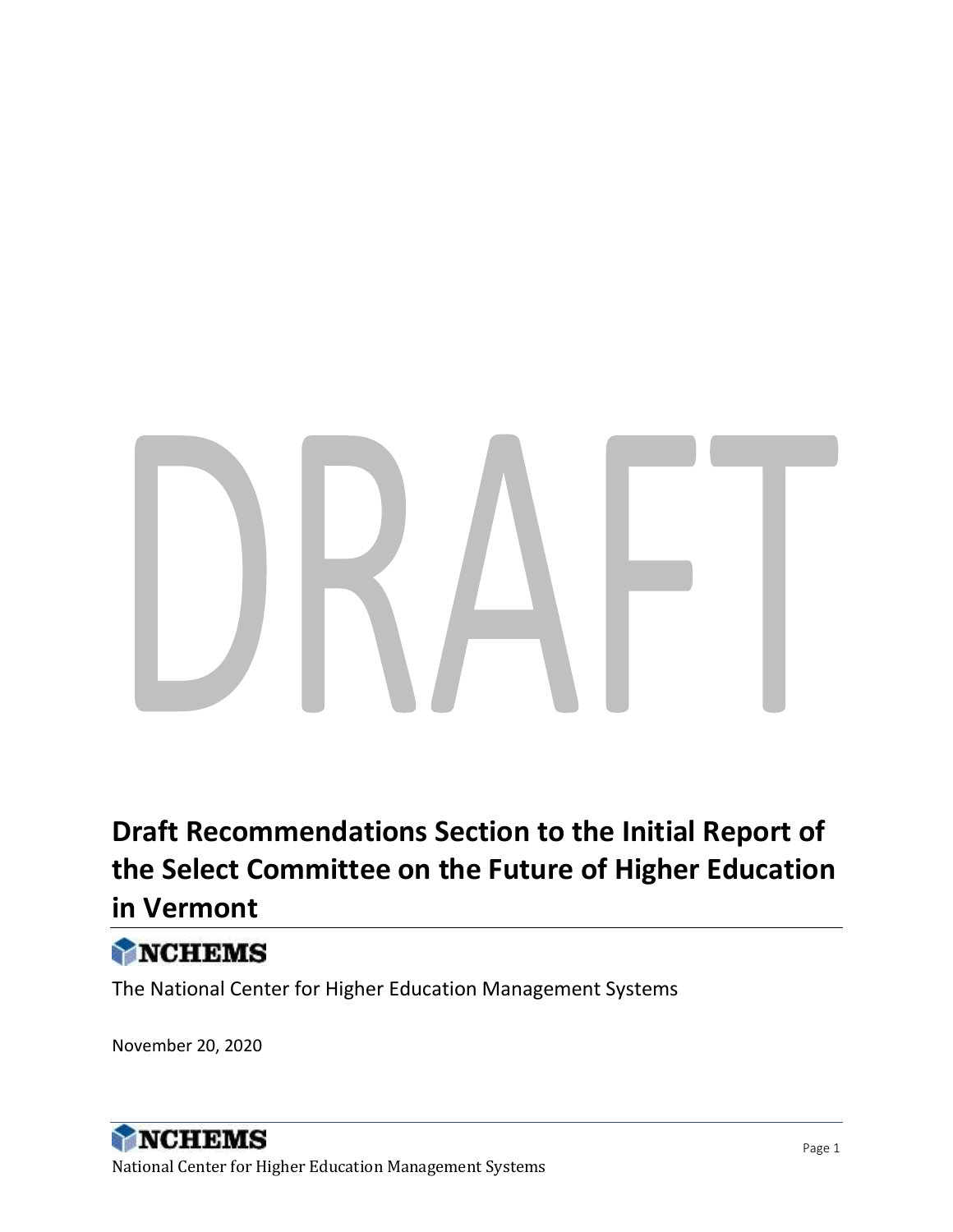#### **Recommendations**

The criteria for solutions described above have informed the following set of draft recommendations. Most of these will be addressed to the VSC system—either the Board, the Chancellor's Office, or the leadership of member institutions. But in recognition of the reality that the VSC system and its institutions do not find themselves in a precarious fiscal position entirely of their own making, some of the recommendations will be address to the Vermont legislature and to the governor.

At this stage, these recommendations are presented in draft form, and some include options still on the table for the Select Committee's consideration. The Select Committee and leadership at the VSC recognize that their respective efforts at reform should be complementary and mutually informative. Therefore, we have concentrated on adding specificity to those recommendations that are among the highest priorities given the need for the VSC system and its Board to move forward rapidly during this academic year.

The recommendations are presented in nine categories: recognizing the urgency of the challenge, articulating a clear expression of statewide goals by the legislature, structure and mission, coordination of administrative services, resource allocation, physical spaces, affordability, economic development, and accountability.

#### **1. The Need for Urgency**

The Select Committee urges that all parties recognize the seriousness of the problems facing Vermont postsecondary education, and the VSC System in particular, and work together to address these problems. It is commendable that the governor's office and the legislature stepped in with substantial funds for the current fiscal year to help address fiscal impacts related to the coronavirus pandemic and to encourage the VSC to undertake major changes. That this additional funding was made possible by federal stimulus package does not alter that fact, nor does the current uncertainty over additional stimulus obviate the need for the VSC to receive additional help to continue its transformation initiatives.

The recommendations that have been advanced by various groups in Vermont that are looking into this problem have tended to focus on ways that VSC can reduce costs. There is no question that the VSC and its institutions must bring their costs down. But the scale of the cost reductions required and the haste in which they must be made will inevitably get in the way of deliberate approaches that are most needed. Add to this the facts that 1) the Vermont institutions (including UVM) are among the least well-supported public institutions in the country and consequently are among the least affordable to students, and 2) demographic trends will exacerbate competition within a postsecondary marketplace that has more institutions competing for students than most places in the country. These conditions make it nearly impossible for VSC institutions to deal with their financial issues by increasing tuition revenue. These realities suggest that cost reductions alone are not likely to be enough to address the long-term fiscal challenges facing the VSC.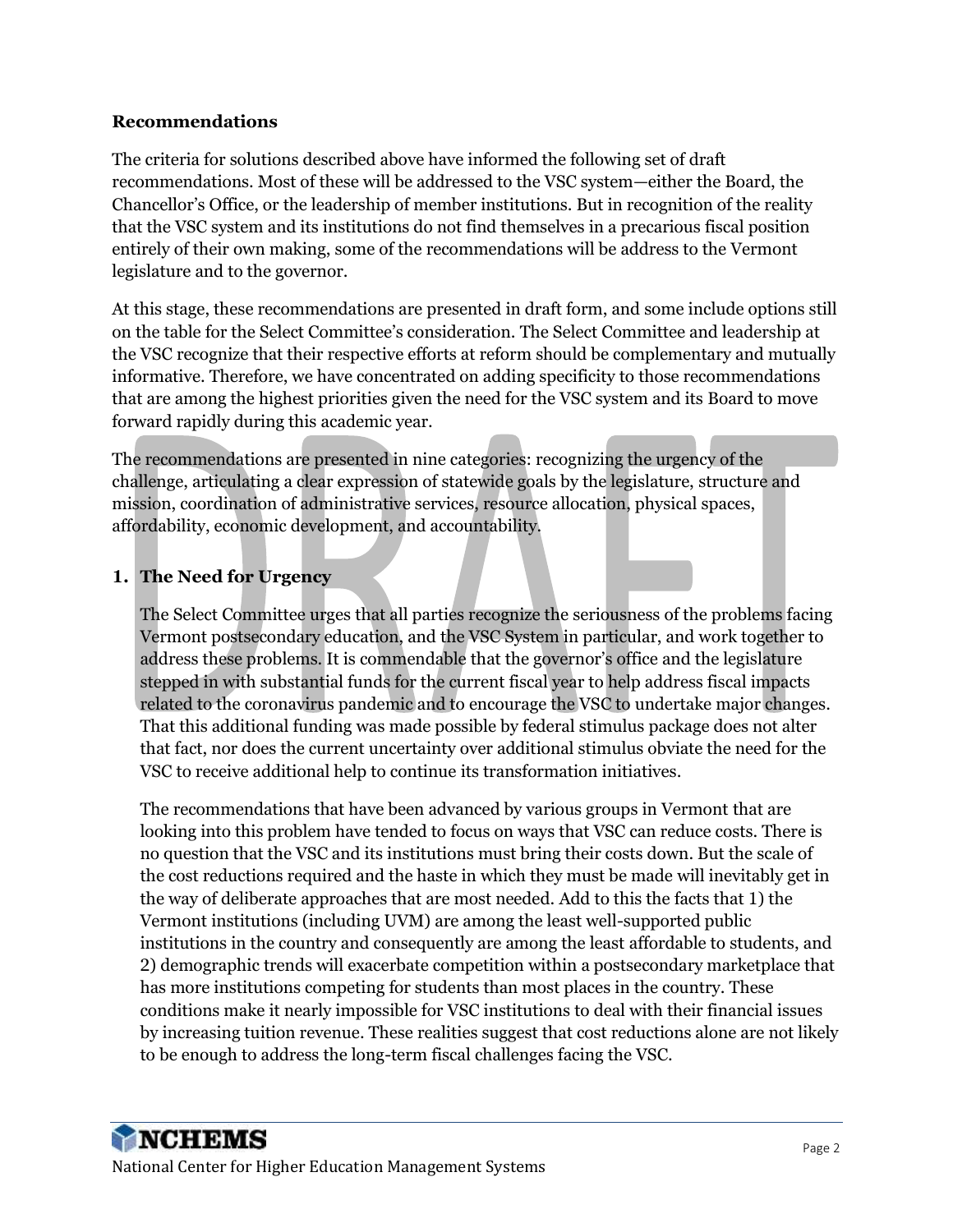Any workable solution will have to pair substantial cost savings with new investment by the state. To ensure that the state gets the "biggest bang for its buck," the state should have strategic objectives in mind before making those investments. But there is no sign that the political leadership of the state has ever clearly specified those objectives as they relate to the VSC and its institutions. If the state is to invest more in VSC, and higher education more generally, it should do so with intentionality.

This is no longer a can that can be kicked further down the road, with hopes that the individual institutions and the Chancellor's Office will come up with cost savings substantial enough to achieve long-term financial sustainability without help from the legislature. After all, the VSC—or at least some of its institutions—are facing the very real prospect of insolvency. Should that happen, the state will be on the hook for substantial costs associated with teach outs, campus closures and the costs associated with shuttering or demolishing buildings, outstanding debt obligations, liabilities related to the sudden addition of recently employed faculty and staff to retirement and health care payouts, and other consequences. None of these costs will be offset by tuition revenue (at least from any institutions forced to close), the source of revenue that currently covers the bulk of VSC's operational budget.

Ultimately, it is crucial that the state's political leadership recognize that the fiscal problems within the VSC have roots that span many years. They are not the result of the coronavirus pandemic, though that has surely worsened the dilemmas and has served to intensify the need for a coordinated and comprehensive response. That recognition will need to be paired with funding support sufficient to help the VSC transform. That support will need to be sustained beginning with the state budget for FY2022 and continue for a number of years to follow. Failure to do so risks hobbling the recommended efforts to transform the System and will cause a reversion to an unsustainable status quo.

### **2. Articulating Statewide Goals**

In the enabling statutes for UVM and the VSC System, and in the language of recent appropriations bills, the Vermont legislature has been notably silent on what it expects out of its investments in postsecondary education. In the VSC System's case, the only statement is that the VSC is to be "supported in whole or in substantial part with State funds."<sup>1</sup> This vague statement has provided weak guidance even for what affordability and access should mean, given that "substantial part" is open to interpretation and given the reality that the State lags nearly all others in providing support to its public institutions.

The legislature should develop a clear set of strategic objectives for its investments in the public postsecondary education, and in the VSC System in particular, and place these goals in statute. The list should be brief and include objectives that go beyond simply achieving financial viability and go to the heart of what the System and its institutions are expected to do. This report provides several candidates for goals that might be considered—affordability, making access to a full range of academic programs available to students in all parts of the

<sup>1</sup> 16 V.S.A. § 2171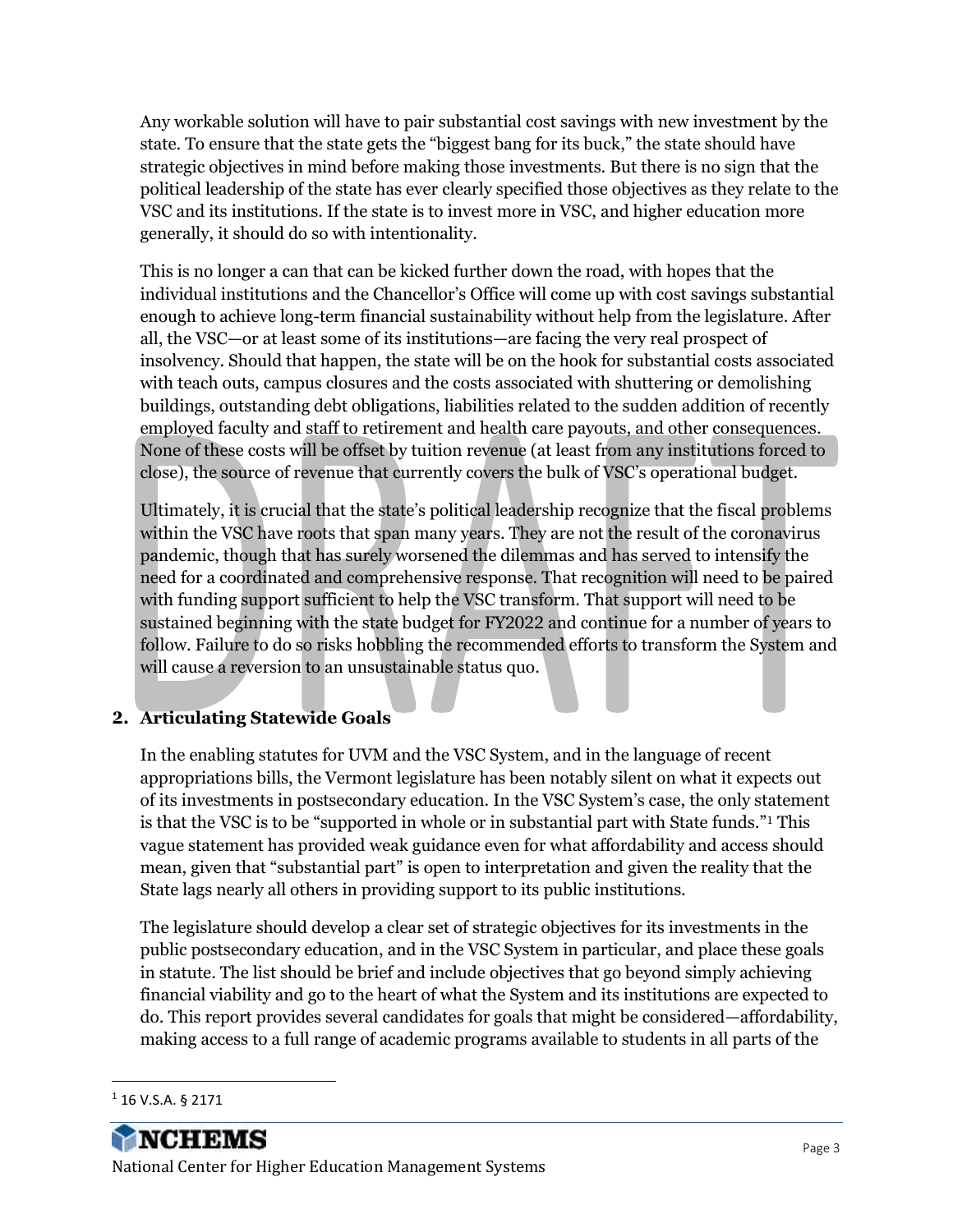state, meeting workforce needs, etc. Such objectives would help set guidelines for how the VSC Board carries out its fiduciary and other duties and prioritizes its own investments and initiatives. Further, the legislature should act much more strategically in distributing available resources among UVM, VCS, and VSAC and in making policy with regard to postsecondary education. If, for example, affordability is selected as a priority, then legislative action to increase scholarship funding or to increase funding to institutions as a quid-pro-quo for lowering tuition would be strategic policy responses in furtherance of this goal.

Strategic action at the state level should extend beyond decisions about allocation of funds set aside for use to support postsecondary education. Also important is ensuring that other funds can be utilized in ways that support multiple objectives. For example, using Education Fund resources to support more extensive dual credit instruction, especially instruction that leads to some level of workforce certification. Or using WIOA funds more intentionally to not only support workforce development but to ensure that CCV and/or VTC are primary providers of workforce development programming.

### **3. Structure and Mission**

The recent merger of Johnson State College and Lyndon State College into Northern Vermont University, the subsequent aborted attempt to close NVU and the Randolph campus of VTC, and the report from the Labor Task Force urging the consolidation of the four existing institutions into a Vermont State University under single accreditation and the elimination of the Chancellor's Office, present the VSC with a broad array of ideas for addressing its fiscal sustainability challenges through restructuring. The Select Committee has concluded that restructuring will be a necessary, but not sufficient, strategy. Further, any restructuring must be strategic and result in institutions that have clearly defined and distinct institutional missions. To help frame the recommendations, it is helpful to present a brief conceptual background regarding missions.

In Vermont, responsibility for defining institutional missions falls to the Board of the VSC for its member institutions; the enabling legislation is silent on the nature and purpose of the individual institutions, as well as of the system, except to expressly require the VSC to provide instruction in dental hygiene. The VSC Board policies regarding institutional missions are unclear. Neither the approved by-laws nor the adopted Policies and Procedures Manual discuss the process for approving and reviewing institutions missions. However, the manual does require academic programs to be consistent with the institutional mission and the Board evidently approves mission statements.

Effective system-wide governance begins with establishing and maintaining clear missions that deliberately specify:

• the array of programs by level and field to be offered at each institution, with attention to distinctive clusters of expertise—including the liberal arts and applied programs like business and education, and unique capacity like NVU's meteorology program—as well as differences in local needs;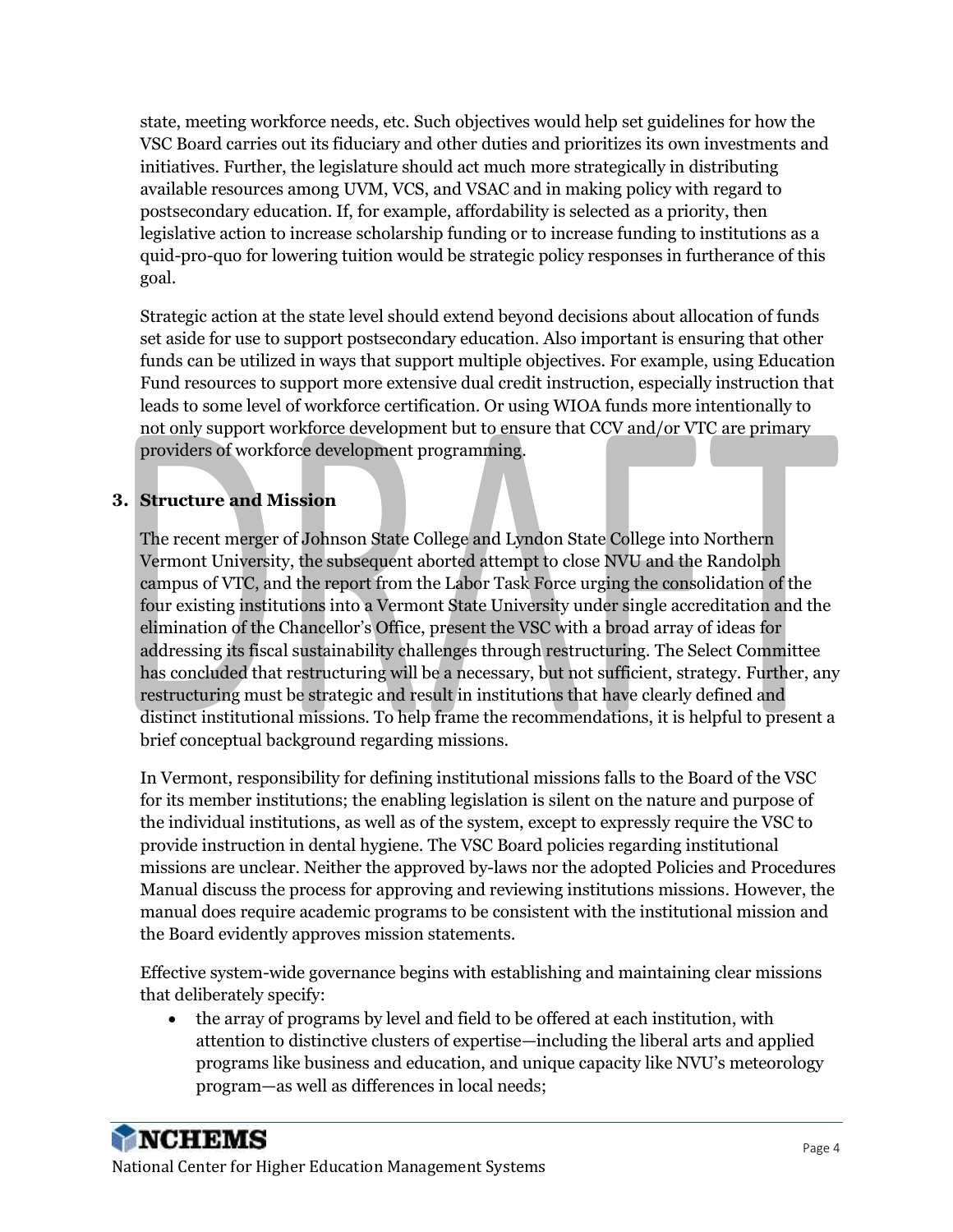- the audiences to be served by each institution—specified in terms of geographic location, level of academic preparation, age, race/ethnicity, income levels, attendance status (full- or part-time), employers and their employees, and any other characteristics worthy of special attention;
- features of the educational model(s) employed by the institution in terms of the curriculum and the co-curriculum; and
- other special or unique characteristics—such as NVU's on-line delivery expertise.

Applying this conceptual framework to the VSC context, it is evident that the VSC system should retain its capacity to deliver high-quality liberal arts programming and a coherent general education curriculum that can be accessible to students at all its campuses. Ensuring this requirement is met need not be in conflict with the need to also align programming more closely with the workforce needs of the state and of the local community, and with the post-graduation employment expectations of VSC students. It is also important to recognize the unique campus cultures or environments for teaching and learning. Doing so means

- ensuring that liberal arts programming is augmented in ways that deliver targeted workforce-relevant skills (e.g., by establishing a technical writing requirement for English majors);
- providing all majors with ready access to meaningful work-based learning opportunities;
- supporting the success of students, especially populations that are typically underserved;
- developing new sub-baccalaureate credentials specifically aligned to employer needs and which can show a clear return on investment; and
- offering non-credit programming in response to employer needs that can be converted into stackable credits.

With this as background, recommendations to restructure the VSC system should aim to create institutions that:

- have distinctive missions and cultures, including the preservation of elements of institutional history and traditions that make each place unique;
- can collectively deliver a standardized general education program;
- can collectively deliver shorter-term workforce-oriented programming in response to student and employer needs;
- can collectively offer courses and programs in multiple modalities and according to schedules that remove barriers to students' enrollment and success;
- have special competence in selected majors that can be delivered on-site and throughout the state—at other campuses and on-line;
- have a critical mass of faculty in each of their areas of special competence so that students get a variety of perspectives within their major and that small classes are avoided;
- can collectively provide the full range of System academic offerings to students in all parts of the state.
- can serve the needs of adult students as well as recent high school graduates.

**NCHEMS**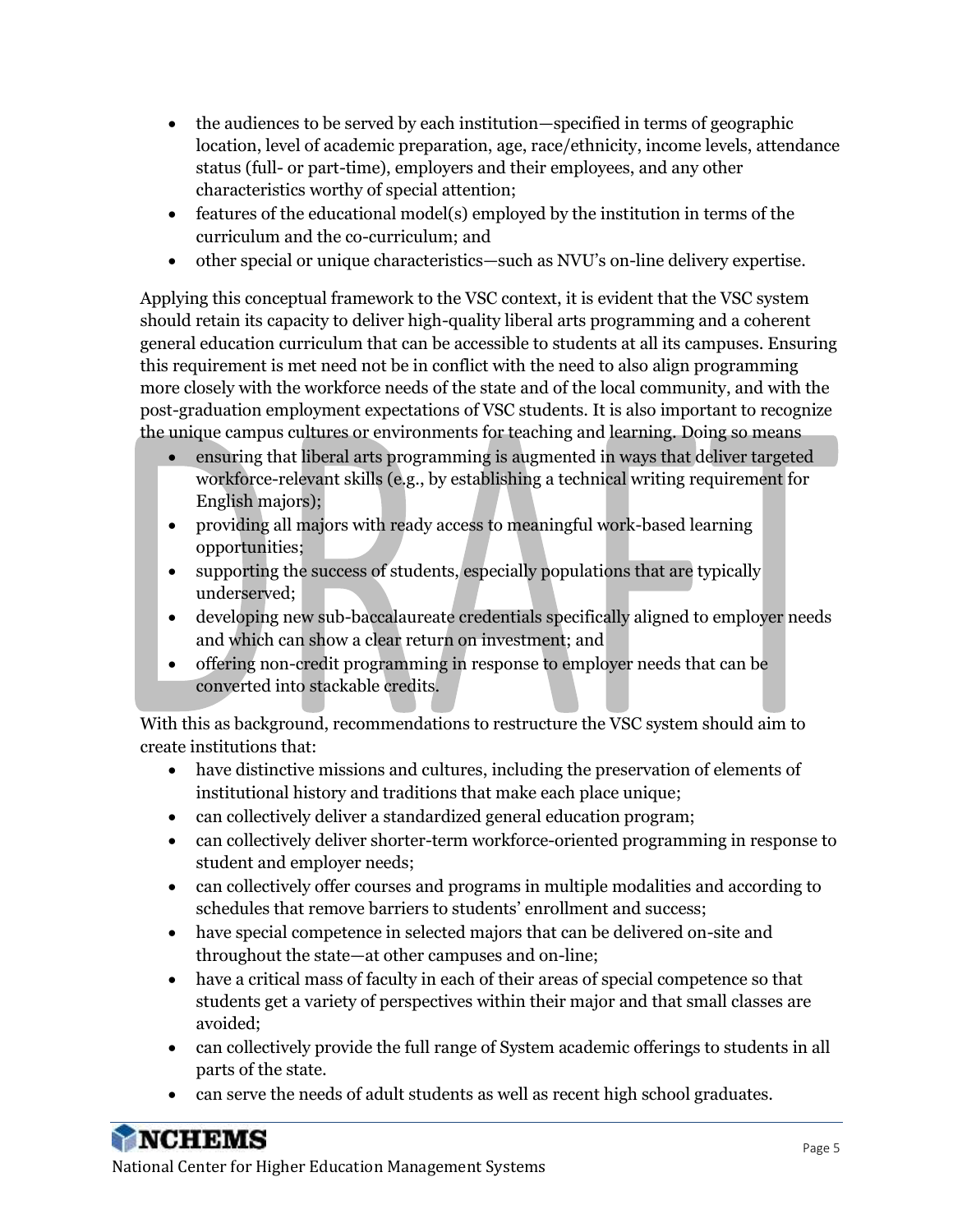Available evidence suggests there exists considerable room to create greater efficiency. **Error! Reference source not found.** shows that Castleton, NVU, and VTC were each substantially more costly to operate than their institutional peers in FY2018, while CCV was relatively less costly than its peers. (An appendix supplies details about the methods and institutional peers selected for each institution.)

<span id="page-5-0"></span>

**Figure 1. Total Expenditures per FTE, 2017-18**

Additionally, data supplied by the VSC shows that Castleton and NVU operate a large share of their course sections with low enrollment [\(Figure 2\)](#page-6-0). This figure obscures the fact that there may be compelling pedagogical reasons to maintain relatively small classes in some courses or in some disciplines, but this only reduces the discrepancy in these data without eliminating it. Small course sections are also a consequence of declining enrollment unmatched by commensurate reductions in the faculty.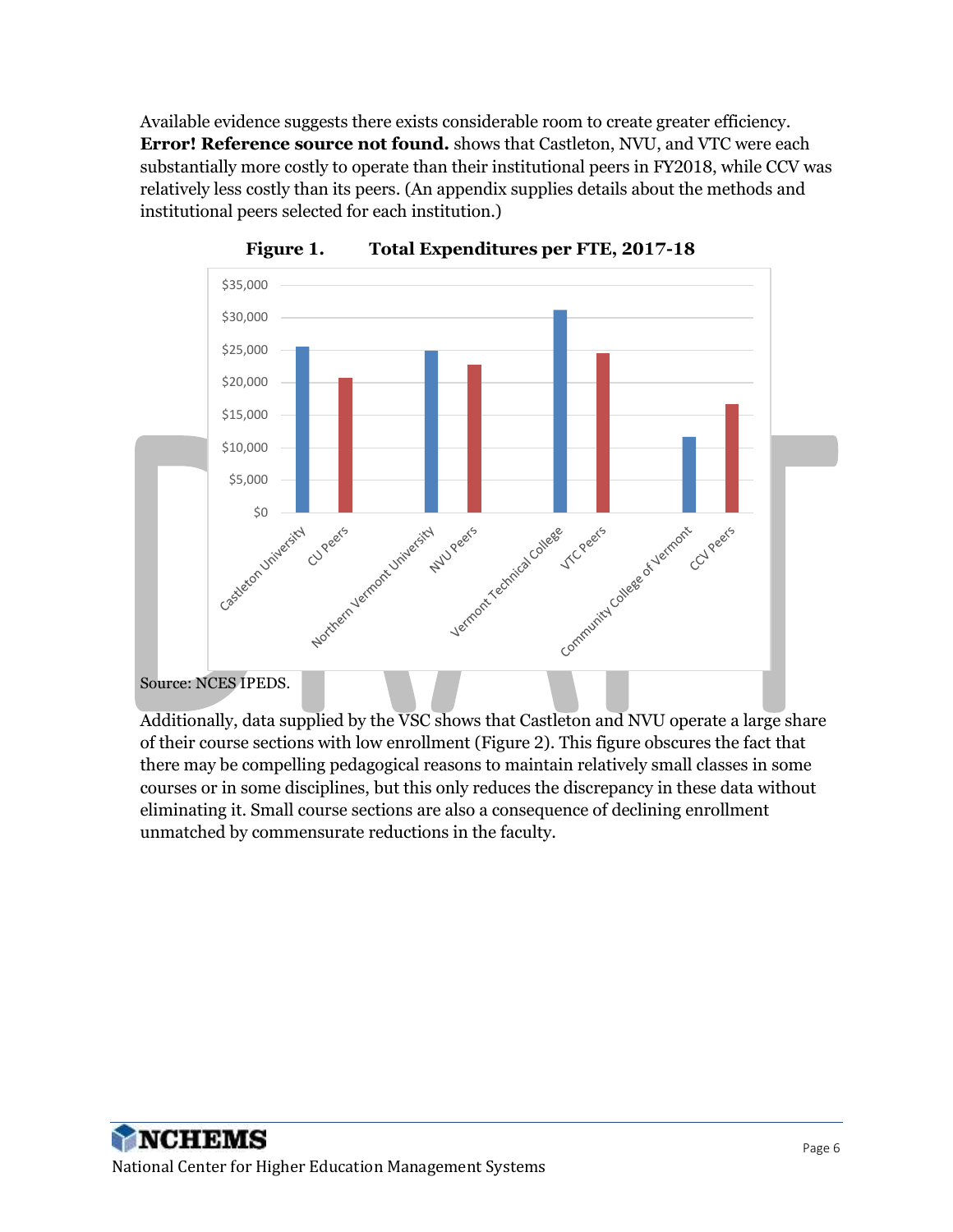

<span id="page-6-0"></span>**Figure 2. Percent of Course Sections by Enrollment and Institution, 2019-20**

[Figure 3](#page-7-0) shows the distribution of awards conferred by VSC institutions in 2017-18 by level and broad field of study. Awards in the health professions are the most common throughout the system and at all institutions except for CCV, where transfer-oriented awards rise to the top. Outside of the health professions, business and a variety of liberal arts programs are common, and excluding the large number of transfer-oriented associate's degrees awarded by CCV, bachelor's degrees dominate. Moreover, programs in fields of study that prepare Vermonters for the in-demand jobs identified by the McClure Foundation report (e.g., careers in finance, information technology, manufacturing, marketing, computer programming, health care, and trades2) are in relatively short supply at VSC institutions, or are under-enrolled. 3

Finally, VSC institutions—most notably Castleton and NVU—are heavily invested in serving students of traditional age [\(Figure 4\)](#page-8-0).

These data highlight gaps in the provision of postsecondary education and training that meets the needs of students—especially adult learners—and the state.

Source: VSC Chancellor's Office

<sup>&</sup>lt;sup>2</sup> https://mcclurevt.org/assets/Website-Documents/2021\_BestJobs.pdf

<sup>3</sup> McClure Foundation, *Pathways to Promising Careers & VSCS Programs: 2019*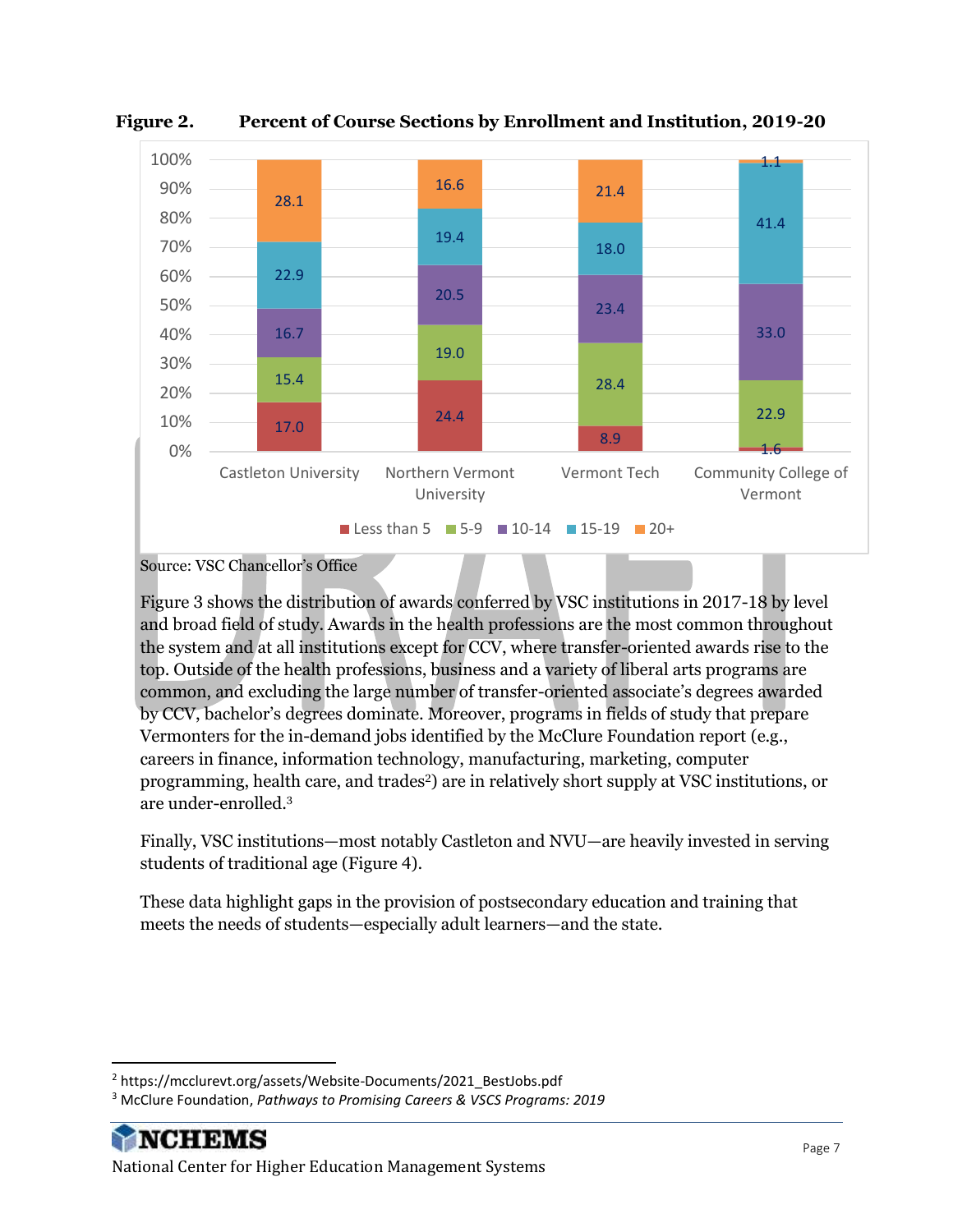#### **Figure 3. Awards by Level and Selected 2-Digit CIP, 2017-18**

<span id="page-7-0"></span>

Source: NCES IPEDS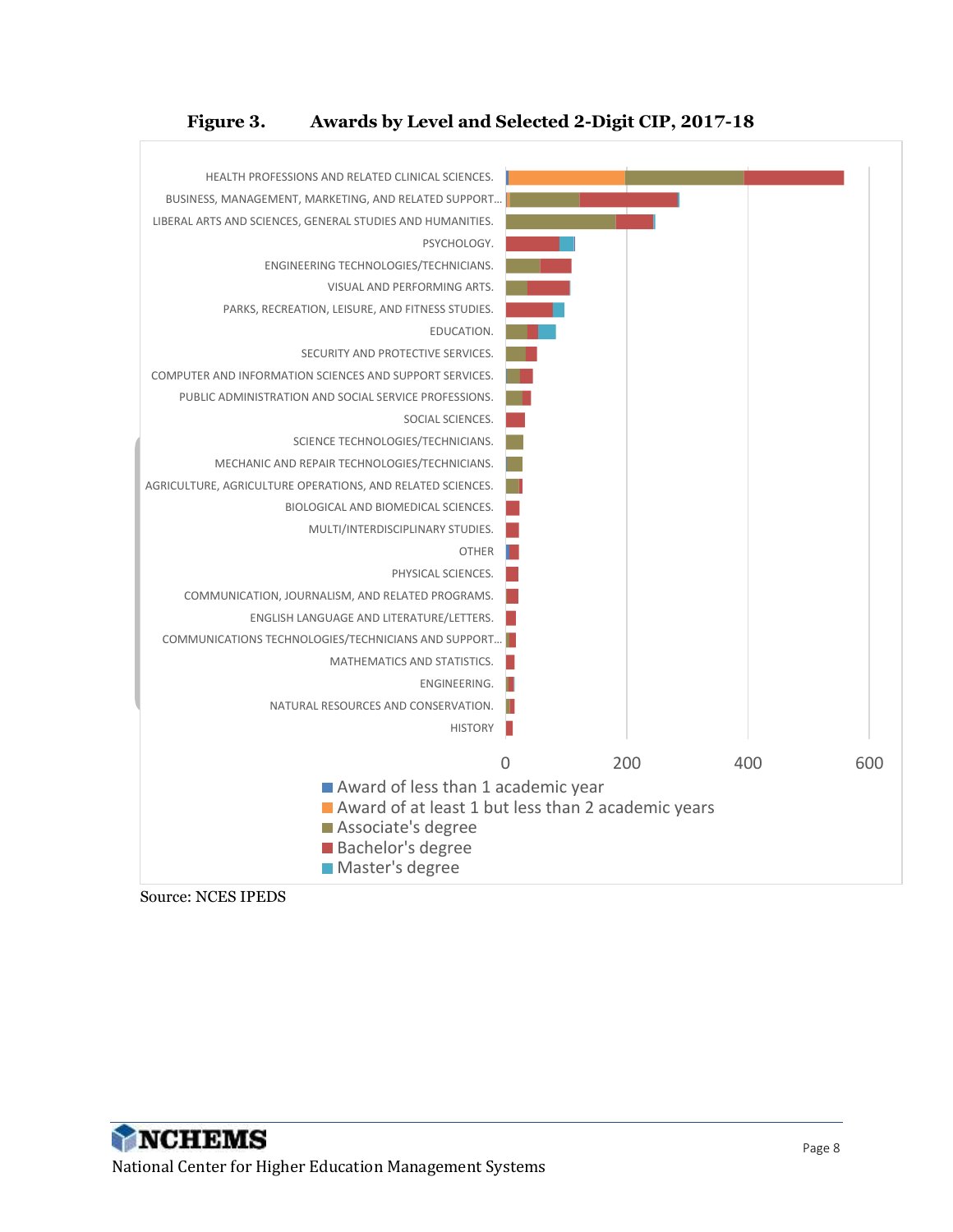<span id="page-8-0"></span>

**Figure 4. Undergraduate Enrollment by Age, 2019**

Source: NCES IPEDS

To best assure that the criteria specified above are met, the Select Committee should advance the following recommendations or select from among the options presented.

Restructuring VSC Institutions and Aligning Their Missions to State Needs

- A. First, CCV should remain a separate institution within the VSC System. As the only state institution providing exclusively sub-baccalaureate programming, CCV fills a critical role in the provision of educational services and one that needs to grow to meet rising workforce needs for sub-baccalaureate education and training and to serve adult learners in larger numbers. Specifically:
	- CCV operates with a unique culture and business model that has made it the least expensive of the VSC institutions, and made it relatively nimble in responding to statewide and local demand for programs.
	- CCV serves a relatively distinctive student population, especially working adults. Adult learners comprise a population that represents the only significant opportunity for growing enrollment among Vermonters, and they are likeliest to attend an institution that provides convenient access to programs and courses that lead directly to in-demand jobs.
	- CCV was originally founded to provide non-credit workforce training. While CCV has offered less of that kind of programming over the years, there appears to be a growing opportunity to respond to employer needs with non-credit programming. CCV is best positioned to meet that need.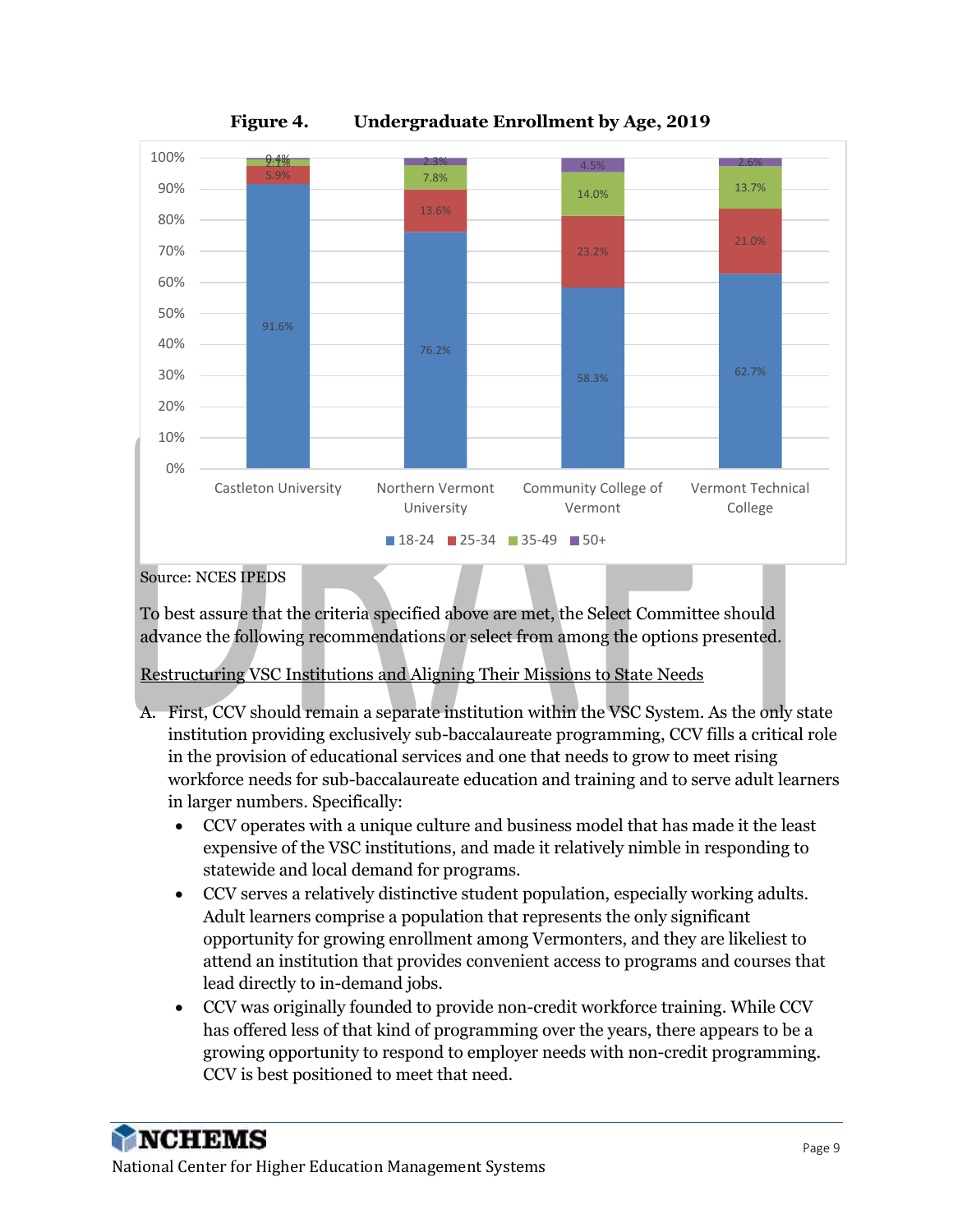- There is a considerable risk that combining CCV with the other VSC institutions could serve to limit its ability to flexibly and affordably provide ongoing or expanded sub-baccalaureate programming.
- CCV is the only institution in the system without a residential component. It also has campuses distributed throughout the state in locations selected to be convenient for its target student populations.

The State of Vermont should ensure that CCV continues to focus on its mission to provide Vermont residents with affordable access points to postsecondary education throughout the State, and to develop and deliver responsive workforce-relevant education and training programs. With respect to the latter goal, CCV should enhance and expand its efforts to develop and deliver short-term certificates and associate's degrees with demonstrable labor market value, especially for adult learners seeking new skills and for employers seeking to train their employees. Preparation for employment in the fields identified by the McClure Foundation would be a good start in this regard, but there also appears to be evidence that regions have differential gaps in the demand for education and training programs and the local supply (as suggested by [Figure 5](#page-9-0)[-Figure](#page-10-0)  [7\)](#page-10-0). In sum, CCV should become Vermont's principal provider of sub-baccalaureate workforce-oriented education and training, and the institution most aimed at serving adults.

#### <span id="page-9-0"></span>**Figure 5. Unmet Demand and Excess Supply (Annual Openings Less Regional Completions), Chittenden/Burlington MSA**



Source: EMSI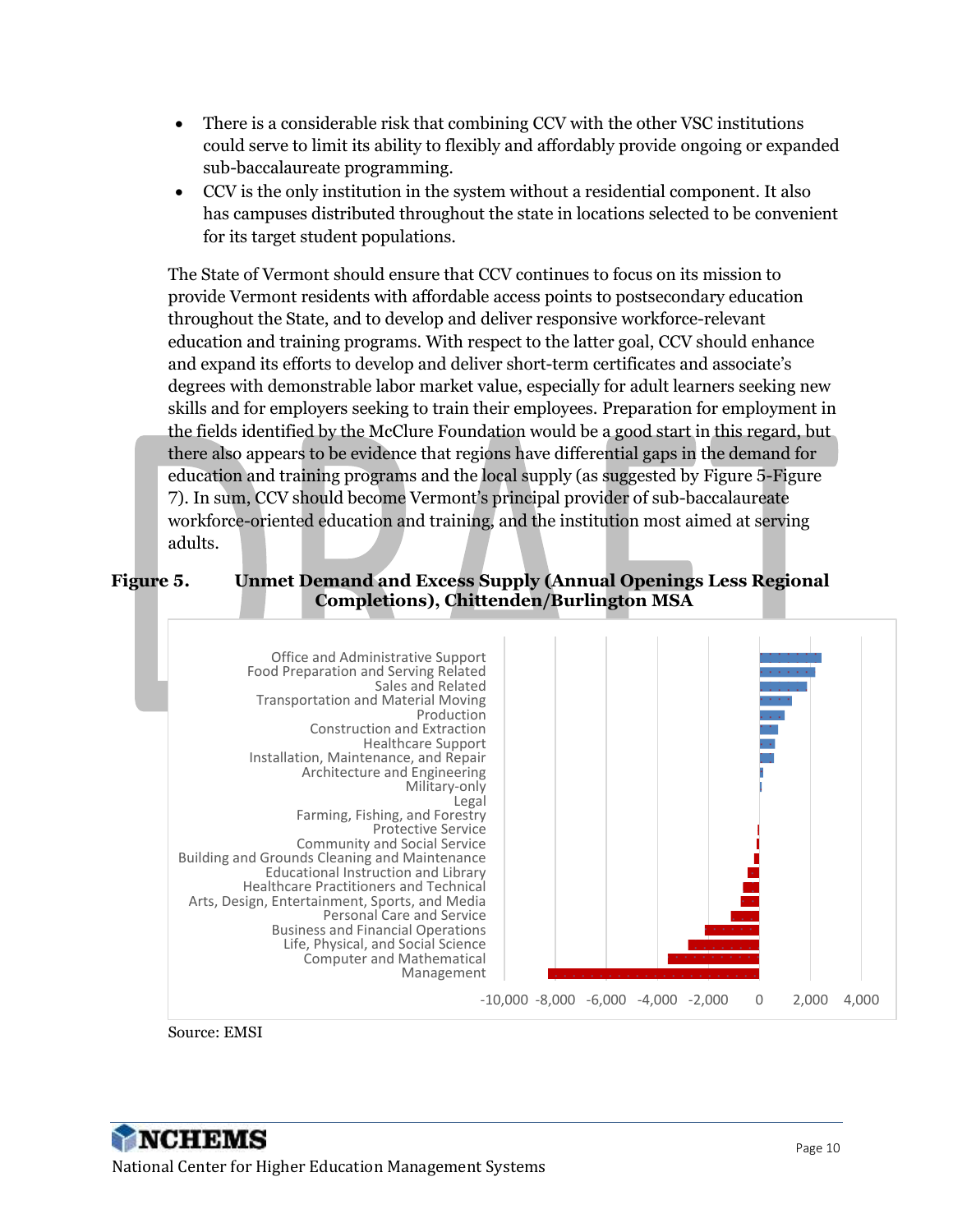#### **Figure 6. Unmet Demand and Excess Supply (Annual Openings Less Regional Completions), Northern Vermont**

<span id="page-10-0"></span>

Source: EMSI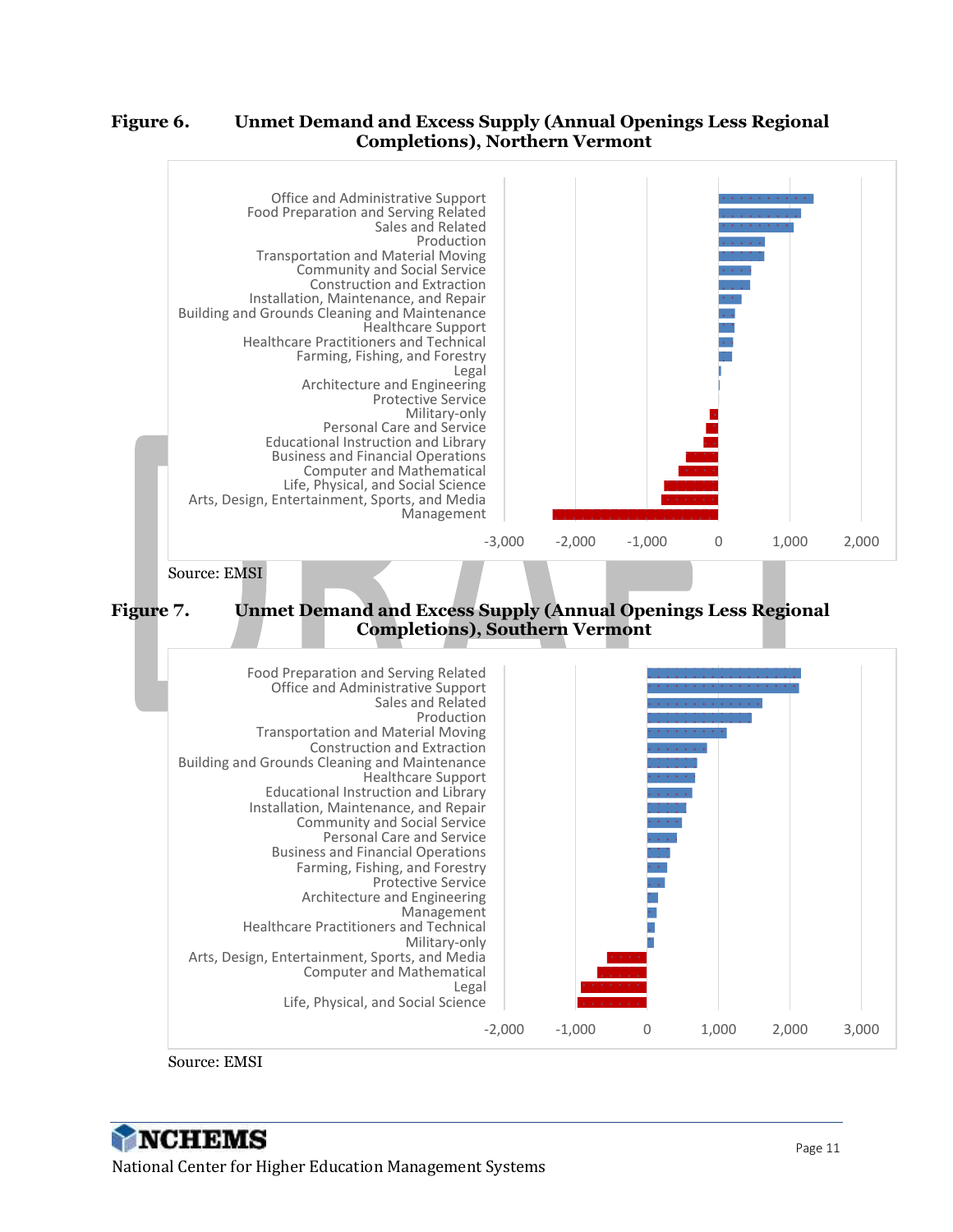In keeping with that role, CCV should work as seamlessly as possible with the regional technical centers that are currently tasked with providing adult CTE programming, especially in terms of utilizing space available at the technical centers, assuring that students attending the technical centers have ready access to subsequent training and skill-building activities, and in facilitating reliable analyses and marketing information to support a comprehensive statewide view of the scale of the adult CTE activities. In addition, NCHEMS recommends that the State of Vermont should consider reassigning responsibility for oversight of Adult CTE programming from the Agency on Education to CCV.<sup>4</sup> CCV may offer programming directly and through existing regional sites, but it should hold ultimate responsibility for the statewide coordination of such activities. CCV's mission and expertise to serve adult populations are a closer fit for this role than the AOE, which focuses on younger students. By taking on this responsibility directly, CCV can better coordinate a statewide effort to deliver programming increasingly needed in the workforce. The current balkanized approach has limited capacity for marketing and outreach to adult learners and employers and for effective contributions to spurring economic development. Additionally, CCV has the necessary infrastructure to deliver the needed programming efficiently throughout the state.

- B. There are multiple possible options for how best to structure the remaining three institutions. The first option is to combine all three of them into a single institution, rename it Vermont State University, and seek single accreditation for it. The resulting institution would remain a part of the VSC system with its leadership reporting to the Chancellor's Office, retain campuses distributed throughout the state, operate under a single set of institutional leaders (e.g. President, Provost, etc.), and organize its academic content around a set of colleges (e.g., College of Arts and Sciences, College of Engineering and Technology, etc.) The colleges would oversee the delivery of related disciplinary content throughout the distributed sites, ensuring that students at any of the sites have access to the full program array available at the institution through a combination of instructional delivery modes. Models for this arrangement exist at the University of Connecticut and the University of Washington. While both institutions are nominally research universities that are not straightforward comparisons to the VSC system, they each have multiple campuses that each has certain academic specializations and concentrated expertise. Collectively, these campuses operate under the university's single accreditation and employ a single faculty. The arguments in favor of that approach are as follows.
	- It combines all of the baccalaureate programs in the system into one institution.
	- They all share elements of a common business model, especially as shaped by a single set of collective bargaining agreements and by having a residential component. In addition, there is widespread overlap in the liberal arts offerings between NVU and Castleton, as well as some overlap in some of the more technical programs offered by NVU and VTC. With fewer institutional boundaries, students will experience fewer

<sup>4</sup> Vermont may also consider a similar assignment for the delivery of Adult Basic Education as well, but given the differences in the nature of how that activity is currently structured through long-established partnerships with non-profits, we are not ready to take a clear position on that question at this stage.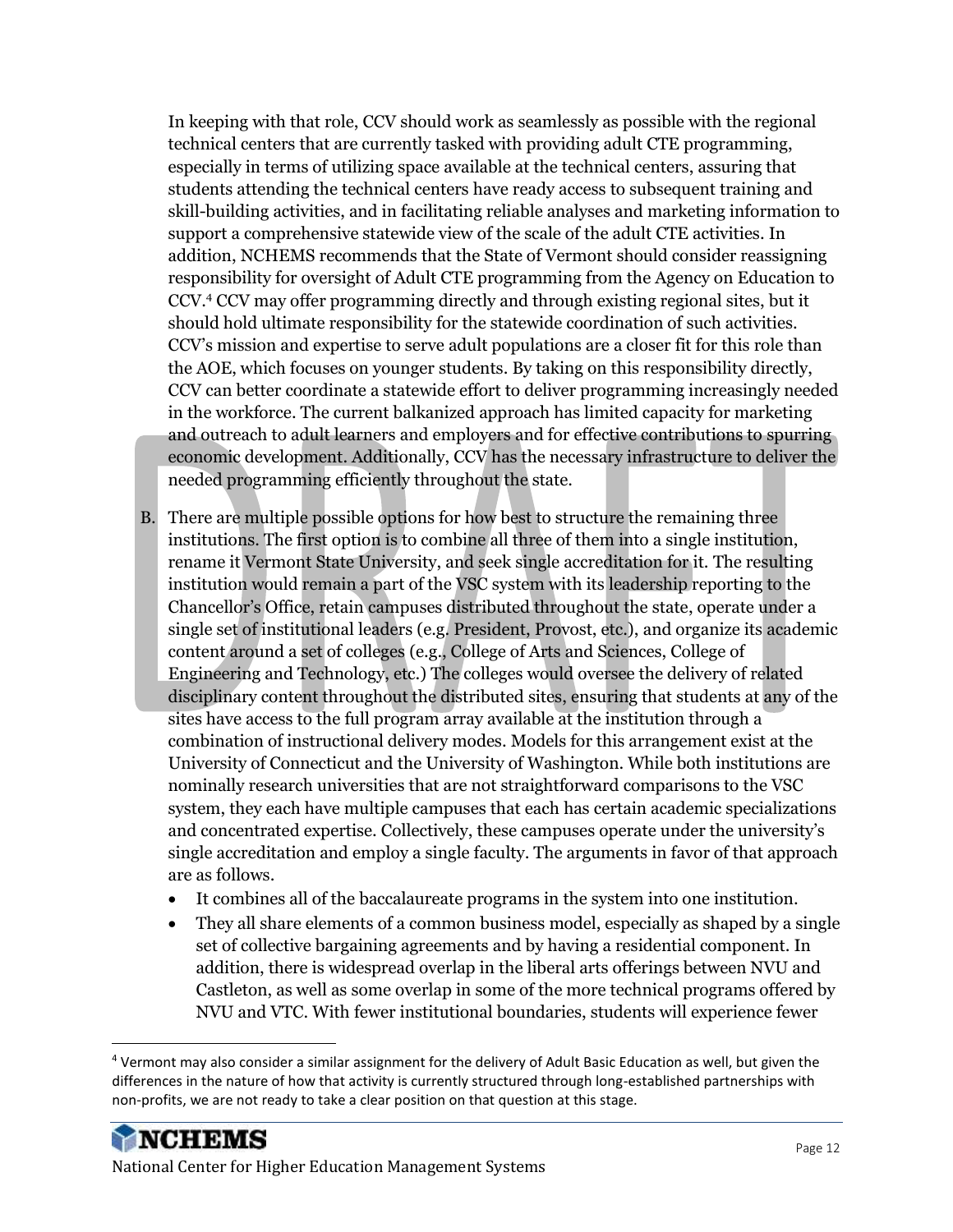barriers in the recognition of credit, they will have more immediate and seamless access to programs and courses offered at another campus of the same institution than they currently experience trying to piece together courses and programs from multiple institutions.

- The combination puts under one academic leadership and faculty governance arrangement the task of right-sizing the institution on a department-by-department basis. With a single faculty that has members distributed across campuses, this process will lead to the creation of larger academic departments that will be superior to the existing proliferation of small departments. The aggregation of a critical mass of faculty in key areas will both improve program quality and contribute to more fiscally sustainable departments through enhanced operational efficiencies resulting from larger course sections, adequately staffed and more attractive majors, etc. Program review activities by the combined institution will be less time-consuming as well since they will be focused on only one institution rather than three.
- Bringing VTC's program array, with its more heavily technical and workforce orientation, and its related expertise together with the programs at NVU and Castleton may accelerate the incorporation of applied learning opportunities and work-based learning experiences into all programs.
- This arrangement will remove competition for students among the three constituent institutions, reduce the level of price discounting, and create an environment in which all components of the combined institutions share a common interest in attracting students of all types. If the combination leads to more robust programs supported by an adequate faculty complements, it may also aid the combined institution's ability to compete for other students through a more comprehensive and higher-quality array of programs. It also enhances marketing opportunities by making possible a more cohesive message about an accessible public institution in Vermont able to offer a wide range of programs.
- It will allow the provision of a more robust set of student support services.
- Collectively, the three institutions account for the operating deficit being run by the VSC system. Combining them creates a situation that ensures that solutions are addressed by all of them collectively, rather than creating a situation where avoiding the necessity of making painful decisions remains just one more way that the institutions compete with one another.
- The combined institution will have a physical presence in key parts of the state. By forging closer ties with CCV, these locations will meet a Steering Committee requirement that programs be available to residents throughout the state. Under a consolidated model, there is an opportunity to strategically focus the operations of existing campuses in new ways that capitalize on the availability of existing faculty and staff expertise, but above all using their distributed presence as a way to help ensure that students will have geographic face-to-face access to faculty and staff and to student support services in ways that promote their success even when they are taking courses online.
- It will foster building out the existing online delivery capacity at NVU Online in a strategic manner, enabling the expansion of that capacity to serve additional students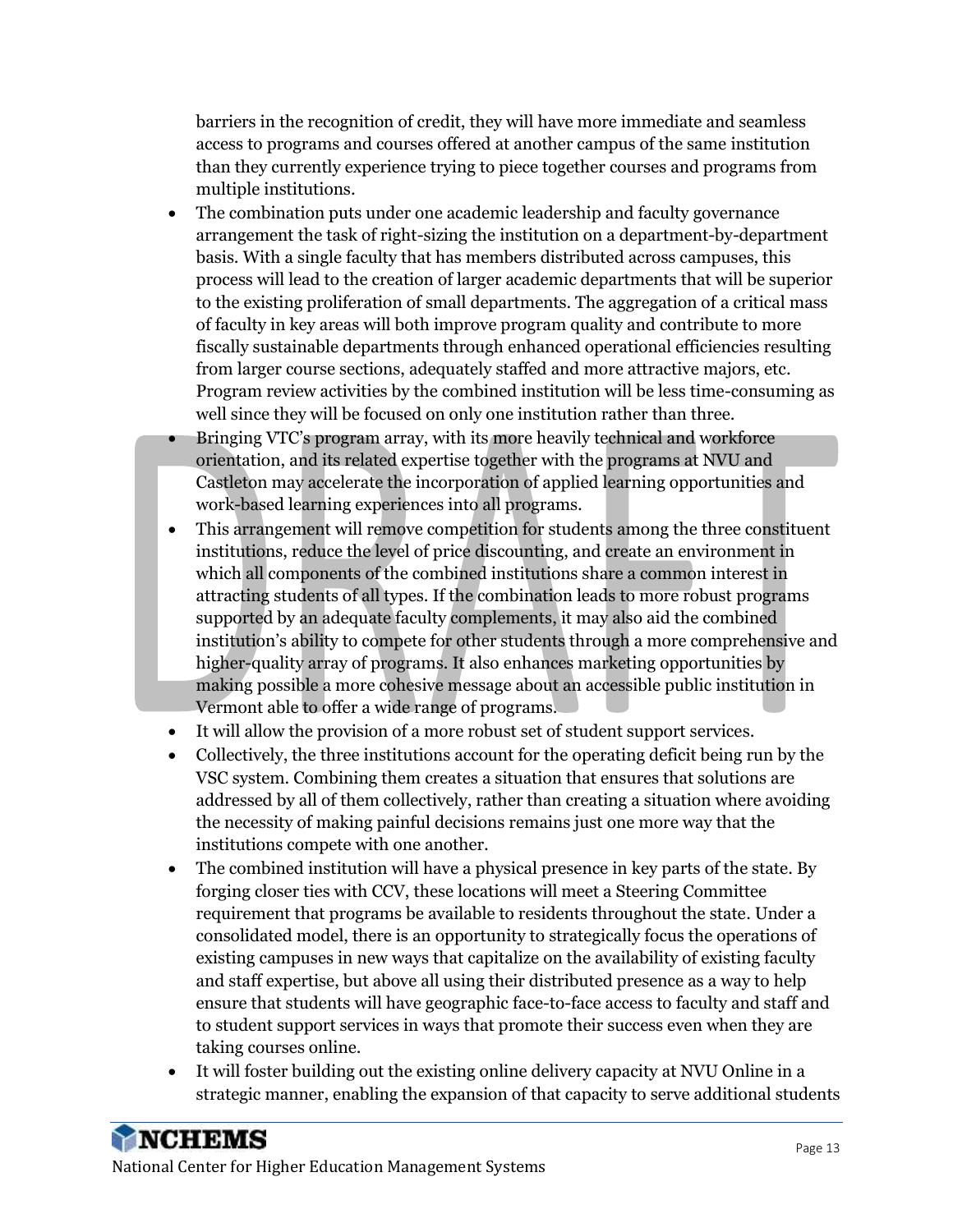with a broader array of programs. If the vision for VSC is to be fully realized most faculty will have to be able to able to teach their courses using a variety of modalities. In this context, the major contribution of NVU Online will be as a support mechanism that provides instructional design, faculty development and technical support rather than as a separate delivery arm of the university. It will also help address challenges related to broadband access for online courses by ensuring that campus locations with sufficient access are accessible to any student with limited access to adequate broadband capacity.

• Notwithstanding the challenges of seeking and obtaining the necessary change in accreditation, the single accreditation will resolve challenges that otherwise may imperil efforts to share academic programs across institutional boundaries in ways that accreditors will deem compliant.

There are some significant limitations or tradeoffs associated with this option. Among them are:

- The challenge of combining disparate organizational cultures that is inevitable in a consolidation may be elevated with the inclusion of VTC. VTC's disciplinary mix is significantly different from what exists from NVU and Castleton, and it also offers a relatively larger proportion of sub-baccalaureate degrees.
- The danger that the hard work that is going on to integrate Lyndon and Johnson could be stalled or confused with yet another consolidation. It is important to sustain the momentum of the NVU consolidation while learning from that experience and applying the lessons learned to the larger consolidation.
- It complicates efforts underway by VTC's Transformation Task Force. VTC is actively seeking to reduce its residence hall capacity and adopt more low-residency delivery models, a strategy that is not being matched at the same level by Castleton, for example. But some of the strategies VTC is pursuing would be as relevant in a combined institution as they are for VTC individually.
- It would require a plan for how individual institutional brands, as well as the various symbols, would be honored in the combined institution in ways that are culturally relevant and fiscally reasonable.
- Challenges related to developing internal resource allocation strategies for reducing operating deficits and for sharing academic resources, and courses (though these must be addressed regardless of the structure selected).

To estimate the potential savings available if these three institutions were consolidated, NCHEMS built a set of peer institutions selected to be similar in size, program array, and other characteristics. (More details concerning the estimation method and the peer institutions selected for VSC institutions individually and in combination are discussed in an appendix.) These comparison institutions reported total expenditures averaging about \$19,000 per FTE student in FY 2018. This compares to an expenditure level per FTE student of approximately \$26,600 at the combination of NVU, Castleton, and VTC. Multiplying the \$7,600 difference by the number of FTE students reported across the combined three institutions in FY 2018 yields estimated annual savings in excess of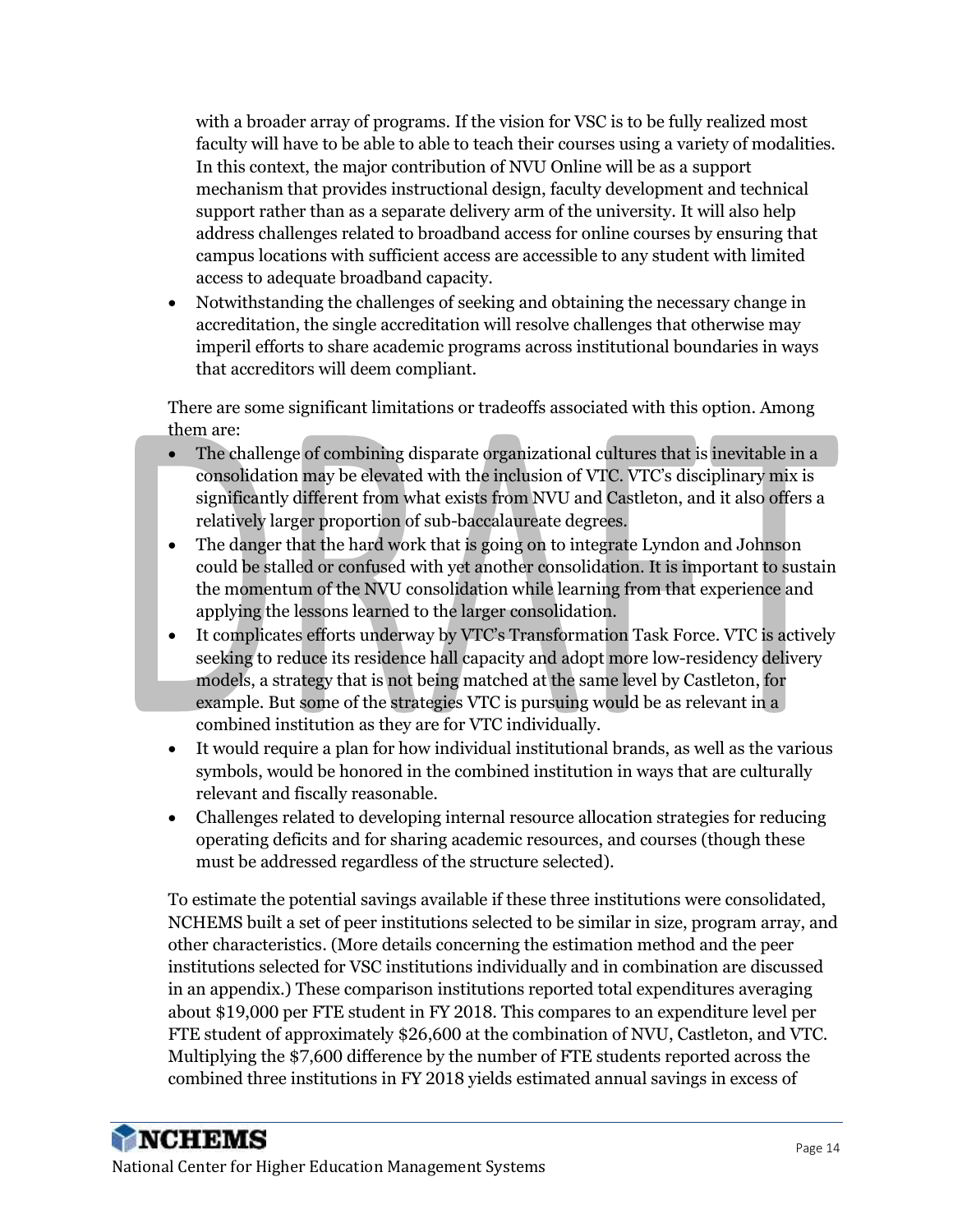\$40M. Actual savings would likely be significantly lower, however, as enrollments have declined in the years since and because it is not reasonable for the consolidated institution to achieve this level of savings in the short term, or without deep engagement with stakeholders. But the comparison with peers provides relatively clear evidence that substantial savings are possible, because other institutions with similar structures have documented starkly lower casts. Thus, within a reasonable timeframe, the evidence suggests that savings of \$20-25M should be possible.

C. Recognizing that VTC is unique within that group of three institutions, a second option would be to maintain VTC as a separate institution and consolidate NVU and Castleton. This option would reduce the challenges of integrating VTC's unique culture and disciplinary array with that of two larger institutions with deeply embedded cultures of their own. Maintaining VTC as a separate institution may also ensure that there remains a place in Vermont where priority is given to technical sub-baccalaureate and baccalaureate programs. The consolidation of NVU and Castleton would serve to have many of the same advantages as those enumerated above, especially in terms of reducing competition for students between them, promoting the mobility of credits and overcoming accreditation barriers to program sharing.

Using the same methodology as briefly outlined above, combining NVU and Castleton is also likely to yield opportunities for significant savings, although the total is likely to be much less without VTC included in the consolidation. Nevertheless, the average of a set of peer institutions' total expenditures per FTE in FY 2018 was roughly \$22,300, as compared to about \$25,200 per FTE in expenditures aggregated for NVU and Castleton, roughly equivalent to savings of \$14M. This would leave VTC to generate at least \$10 million in savings on its own and without the benefit of doing so within a larger framework.

D. A third option would simply retain each of the current institutions as separate entities with separate accreditation. This option may be the least obviously disruptive in terms of generating headlines and stimulating distractive protests, but it can really only be a viable path forward only if there are clear mission distinctions among the institutions that create a similar set of conditions for transformative change that the other options do. These relate especially to creating more distinctiveness between NVU and Castleton and to the needed cost reductions and efficiency gains made possible through the sharing of programs and courses, as well as greatly improved and seamless pathways for students to complete programs by combining credits at any of the other institutions via a combination of delivery modes (including in-person, online, prior learning assessment, etc.).

Done right, the assignment of mission characteristics may create as much upheaval as a formal consolidation, except to the degree that institutions would likely find it easier to preserve symbols of institutional pride, history and the like. And such assignments will require the VSC leadership to make extremely difficult and politically fraught decisions in order to achieve the level of clarity and differentiation needed between the campuses.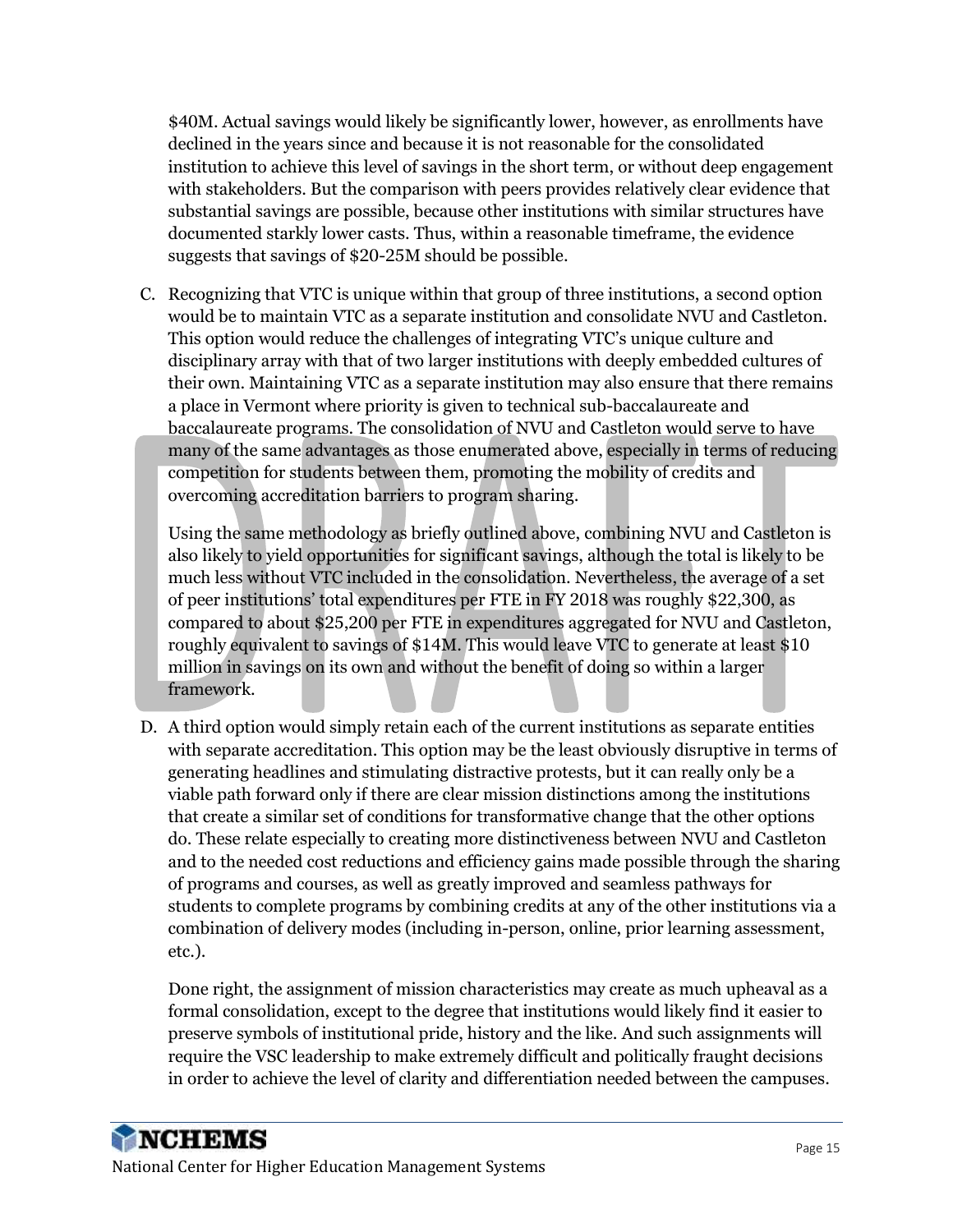It would be necessary to ask and answer questions about the degree to which each of the following characteristics, among others, would be assigned to each institution as primary features:

- A concentration in the liberal arts at the upper-division level (even if students at other institutions will retain access to the general education curriculum, as well as to select majors in fields of study where faculty expertise is concentrated).
- An emphasis on professional and pre-professional programs and on workplacebased learning experiences.
- Specific concentrations in key fields that shape institutional identity, such as environmental sciences, tourism/recreation/hospitality, and applied technology.
- The proportion of awards offered at each different level—certificates, associate's degrees, bachelor's degrees, and graduate degrees.
- A residential experience, with relatively rich intercollegiate athletics.
- A focus on service to traditional-aged students vs. adult learners.

In general, it would be exceedingly difficult to force very many programs to relocate to different institutions, so this option assumes that programs already in existence would remain where they are. This could continue to be a barrier to collaboration across institutional boundaries, in the process preserving some otherwise avoidable inefficiencies. As a result, it is unclear whether this option provides a realistic avenue to achieve the changes at the scale that is needed. In any case, it points to the need for the VSC system to play an active and engaged role in regularly and rigorously monitoring mission alignment and facilitating the delivery of programs across institutional boundaries. It would also need to guide a process whereby program area expertise is intentionally concentrated at and coordinated from a specific institution within the system. This option is likeliest to assure the preservation of unique institutional characteristics and cultures, and may appear to be least disruptive or threatening to the communities and regions that host existing VSC campuses. But it must otherwise be just as transformative in nature; even if institutions themselves are not consolidated, their academic programs and administrative services must be. These will require important sacrifices by institutions and their communities as missions shift and become more clearly delineated and distinctive from one another.

#### The Chancellor's Office

Some of the recommendations being advanced by other groups have suggested the elimination of the VSC chancellor's office, with its duties distributed across the campuses within a singly accredited institution (as per the Labor Task Force's recommendations) or simply eliminated. While language that suggests the need for a more integrated and systematic approach to program delivery is common in the reports produced, successfully taking a systems approach to the challenges will require an office that is dedicated to resolving issues that fall among and between institutions (as well as campuses newly consolidated into a single institution but long accustomed to operating independently) and are coordinated across campus sites. There are good reasons to maintain the Chancellor's Office and to expect it to play a key role in leading transformative change.

# **NCHEMS**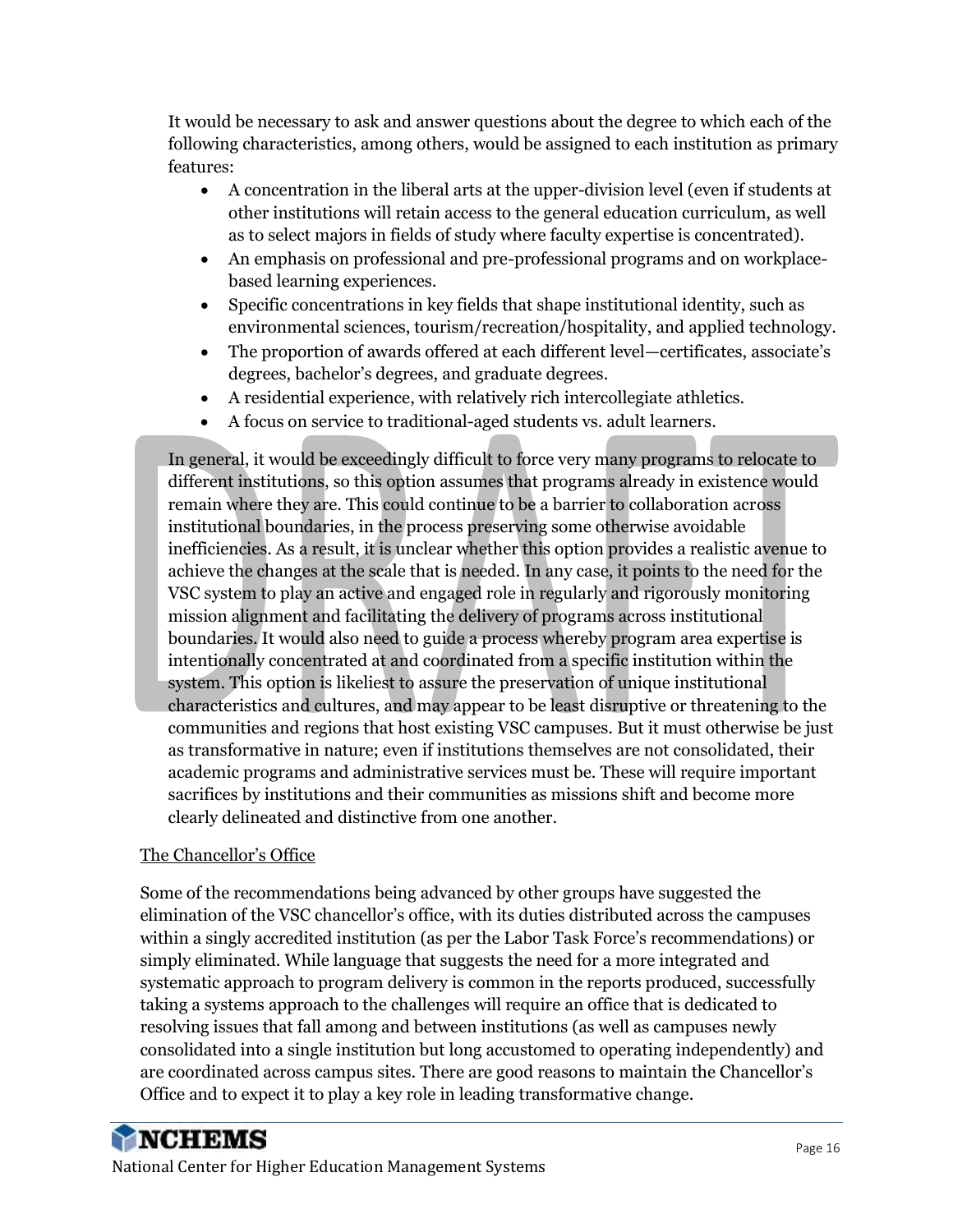The specific roles that the system office needs to play will differ to some degree depending on the option selected. There are, however, a set of functions the Chancellor's Office should perform regardless of the structure of the institutions within the system, among them being:

- Supporting the Board and ensuring implementation of Board and System policies and initiatives. Among the policies deserving particular attention are:
	- o Setting and enforcing policies that establish a minimum level of institutional performance
	- o Implementing policies that ensure that course sections enroll a minimum number of students in order to operate, with the provision that minimum section sizes can be reached by enrolling students at multiple locations.
- Exercising policy leadership on behalf of the system. This requires the capacity to gather and analyze data and to develop and lead the execution of strategic plans. The policy leadership function also includes the role of keeping the state's political leadership informed and advocating on behalf of the System and its institutions.
- Working with other entities to ensure the smooth operation and alignment of those activities to functions within the VSC system. For example:
	- o The Agency on Education with regard to matters dealing with college and career readiness.
	- o The Department of Labor on matters of workforce development.
	- o The Agency of Commerce and Community Development on issues relating to the development and implementation of state and regional economic development strategies.
	- $\circ$  The institutions within the System and the University of Vermont to ensure seamless transfer pathways for academic credit.
	- o Working with business and industry to ensure provision of the necessary training for current and future employees. A result of this relationship should include robust non-credit programming that meets the workforce needs of specific employers or targeted industry groups; such programming should be easily converted into credits that lead to stackable credentials.
	- $\circ$  VSAC and the legislature to ensure that students have funded opportunities for meaningful work through paid internships and apprenticeship programs, which also receive academic credit toward a credential or degree. Engaging with VSAC should also enhance the mutual support of policy-relevant research and analysis regarding student access, success and affordability.
- Exerting oversight in the implementation of institution/campus missions to ensure alignment while preserving distinctiveness. These tasks include program review and approval, as well as more proactive efforts to engage members of the employer community in identifying and addressing gaps in the supply of postsecondary programs to meet demand. In order to overcome the habits of history—the conditions that led Jim Page to describe the functioning of the VSC as "a confederation of institutions" (an accurate observation)—and move the VSC toward a model in which the constituent institutions operate like a system, there should be clearer reporting relationships (at least dotted-line) between institutional officers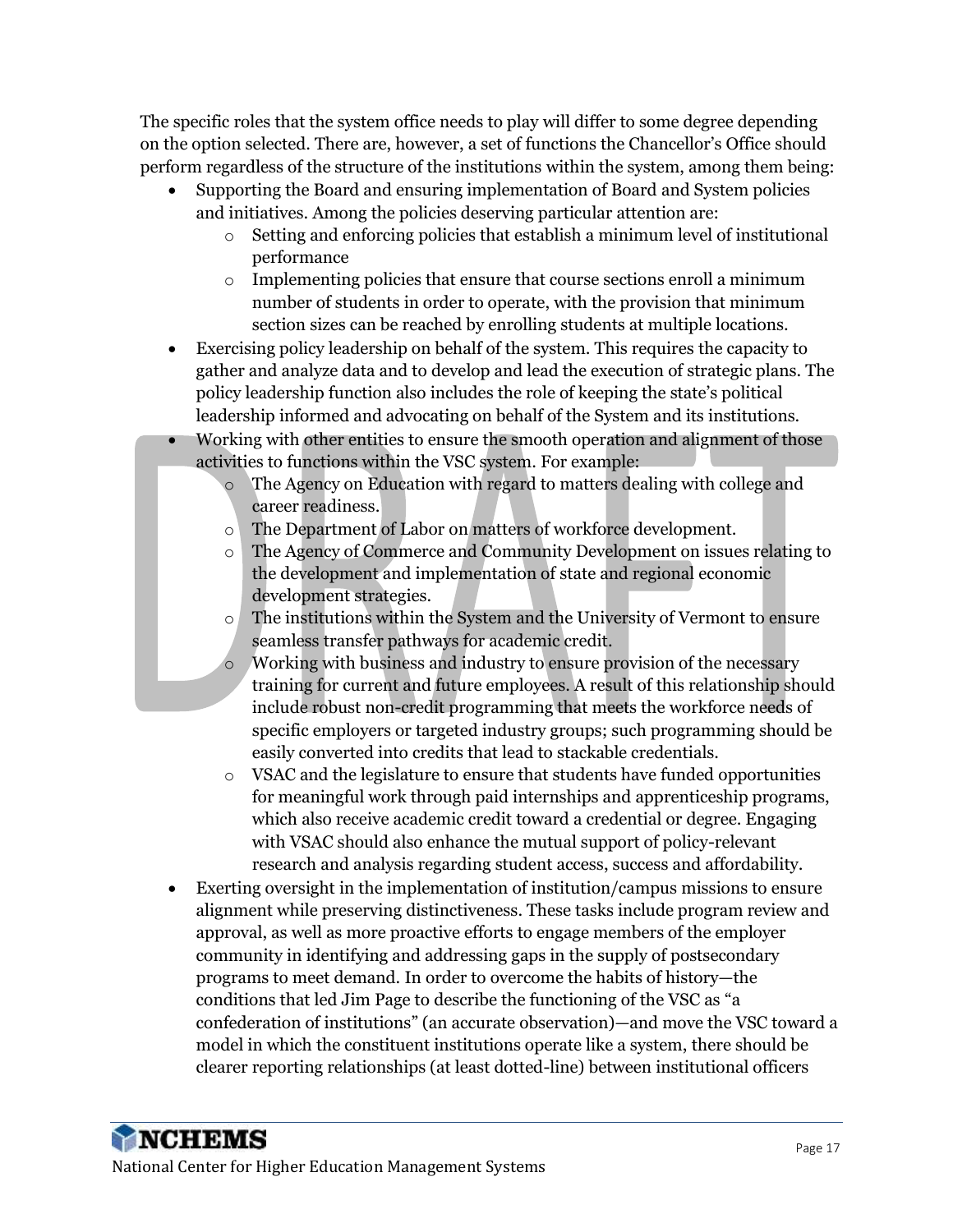below the presidential level and the leaders of the respective functions at the Chancellor's Office.

- Maintenance of a robust institutional research/institutional effectiveness function that coordinates the submission of required federal and state reports and provides high-quality decision support for the System and its campuses. Given the rising importance of making evidence-based, data-informed decisions, it is essential that this function is sufficiently well resourced so that the former necessity does not overwhelm the latter, as is too often the case in American higher education especially among smaller, less-wealthy institutions.
- Execution of systemwide strategies to promote quality and credit recognition, online learning, prior learning assessment, competency-based education, and a common general education curriculum. Recognizing that allowing each institution to independently develop and conduct such strategies sacrifices opportunities for scaling programs as well as for optimizing quality and student success, the system office should assign responsibility for developing and ensuring adherence to common policies and procedures to a specific unit. Its requirements will be to coordinate across institutions and departments to ensure that there exists:
	- o The capacity to optimize VSC's investments in online learning, including: a centralized catalogue of courses across VSC available to be taken in an online format with full transferability within the system, the capacity to assist departments and faculty with high-quality instructional design for programs and courses, the provision of professional development opportunities (and associated policies) that ensure faculty are well prepared to adapt their pedagogy to an online setting, the availability of effective coaching and other student supports, and the establishment of conditions for integrating the regular fulltime faculty and faculty assemblies into the design and delivery of online instruction.
	- o Standard processes and procedures for awarding credit for prior learning, including communications strategies to academic advisors and students.
	- o The capability to evaluate and share lessons from efforts to implement innovative academic delivery models.
	- o Planning for the expansion of programs that ensure the needs of students (including new audiences) and the state are met in a cost-effective manner.

Recognizing that the Select Committee will weigh in on the final recommendation for the structure, and that further analyses and reflection may be needed, NCHEMS is recommending that the VSC continue to be organized as a system with a Chancellor's Office and two subordinate institutions—a consolidated institution (forged from Castleton, NVU, and VTC) and CCV. This combination is outlined above, and includes the expanded mission described for CCV.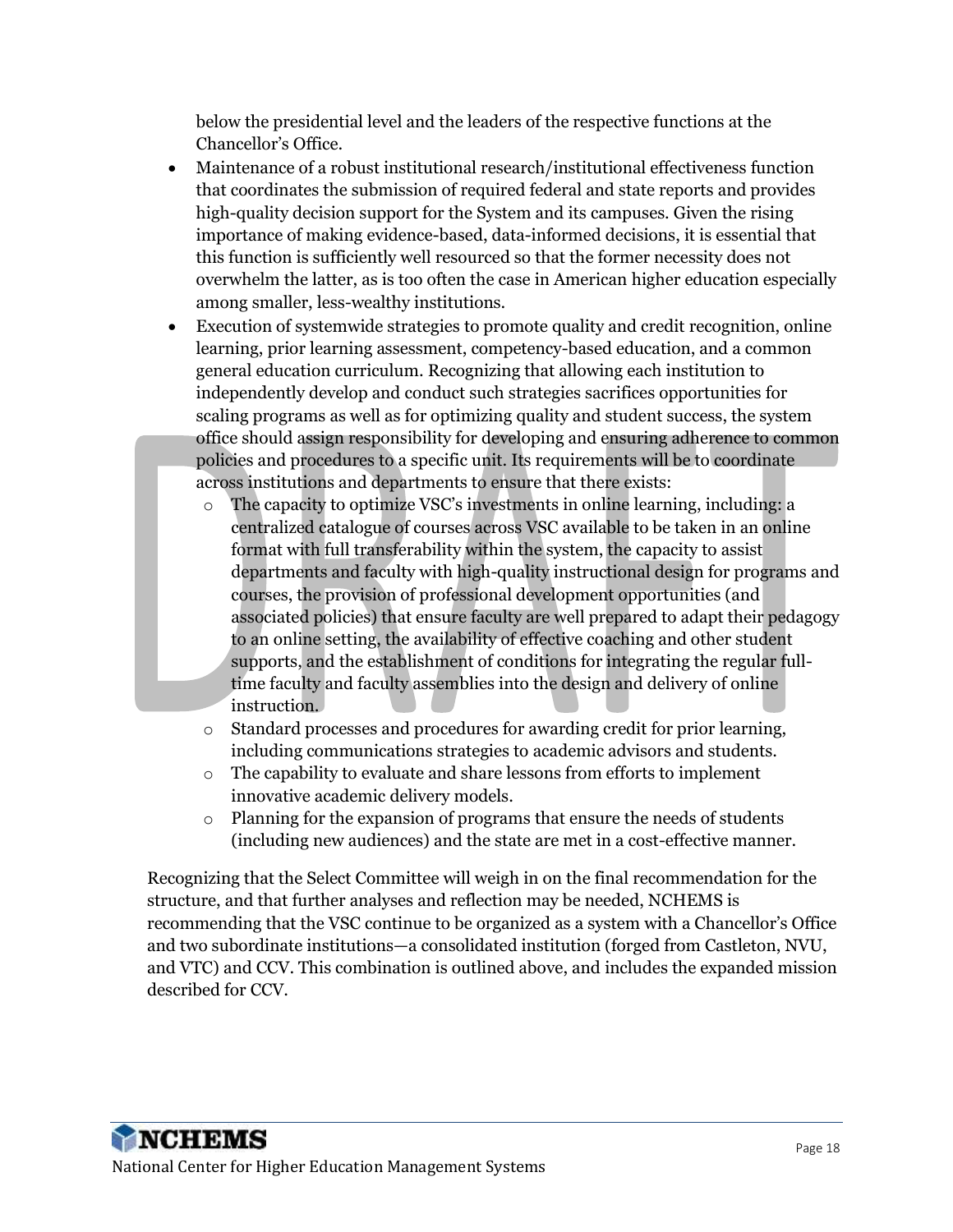#### **4. Coordination of Administrative Services**

The VSC system should spare no effort to aggressively move to coordinate administrative service operations. This task should not wait for decisions on structure to be finalized, as the need to forge the path forward on achieving efficiencies in this area is a critical requirement for reducing costs over the long term. Effectively delivering some administrative services may require an on-campus presence. But what is missing is a standardized set of policies and enforcement of those services across the System accomplished by the VSC Board and supported by the Chancellor's Office. For example, the task of providing financial aid counseling will require students to have access to appropriate counseling and, even if such counseling can be done virtually, students are likely to continue to need in-person access to a financial aid office. Yet the System should lead the development and implementation of a common policy for financial aid allocation, manage recordkeeping, and carry out compliance functions. It is not assumed, however, that consolidated services are managed by personnel working out of the Chancellor's Office. It may be more appropriate to situate the oversight and management role for each of the consolidated services at one of the member institutions where expertise is most concentrated or where it can most easily be created. Where possible, these consolidated efforts may also engage UVM where existing differences in services provided do not create insurmountable barriers.<sup>5</sup>

- Procurement
- Audit, budgeting, and accounting services
- Facilities and construction management
- Human resources
- Business relationships (by which the VSC system will mount a coordinated effort to develop and manage work-based learning opportunities, identify and respond to employer workforce development needs, etc.)
- Information technology (major aspects of IT service delivery and policy development and implementation is centralized within the Chancellor's Office already)
- Institutional research and effectiveness
- Risk management perhaps in collaboration with UVM
- Research oversight and compliance perhaps in collaboration with UVM
- Compliance with federal regulations perhaps in collaboration with UVM
- Grant-writing and grants management perhaps in collaboration with UVM
- Book stores and food services perhaps in collaboration with UVM
- Student services functions such as admissions and financial aid

There is some evidence of consolidated services within the VSC—the Chancellor's Office assumes a role in providing oversight of systemwide student information system, data center, and network operations, for example. And transitioning to a more consolidated structure for administrative services will be a major assignment that the system cannot fail

<sup>5</sup> Analyses already conducted has convincingly demonstrated that a consolidation of health benefits programs are likely to yield limited savings to VSC institutions (or to UVM). There may be a better opportunity to reassess this in the future as a component of the negotiations over the renewal of collective bargaining agreements.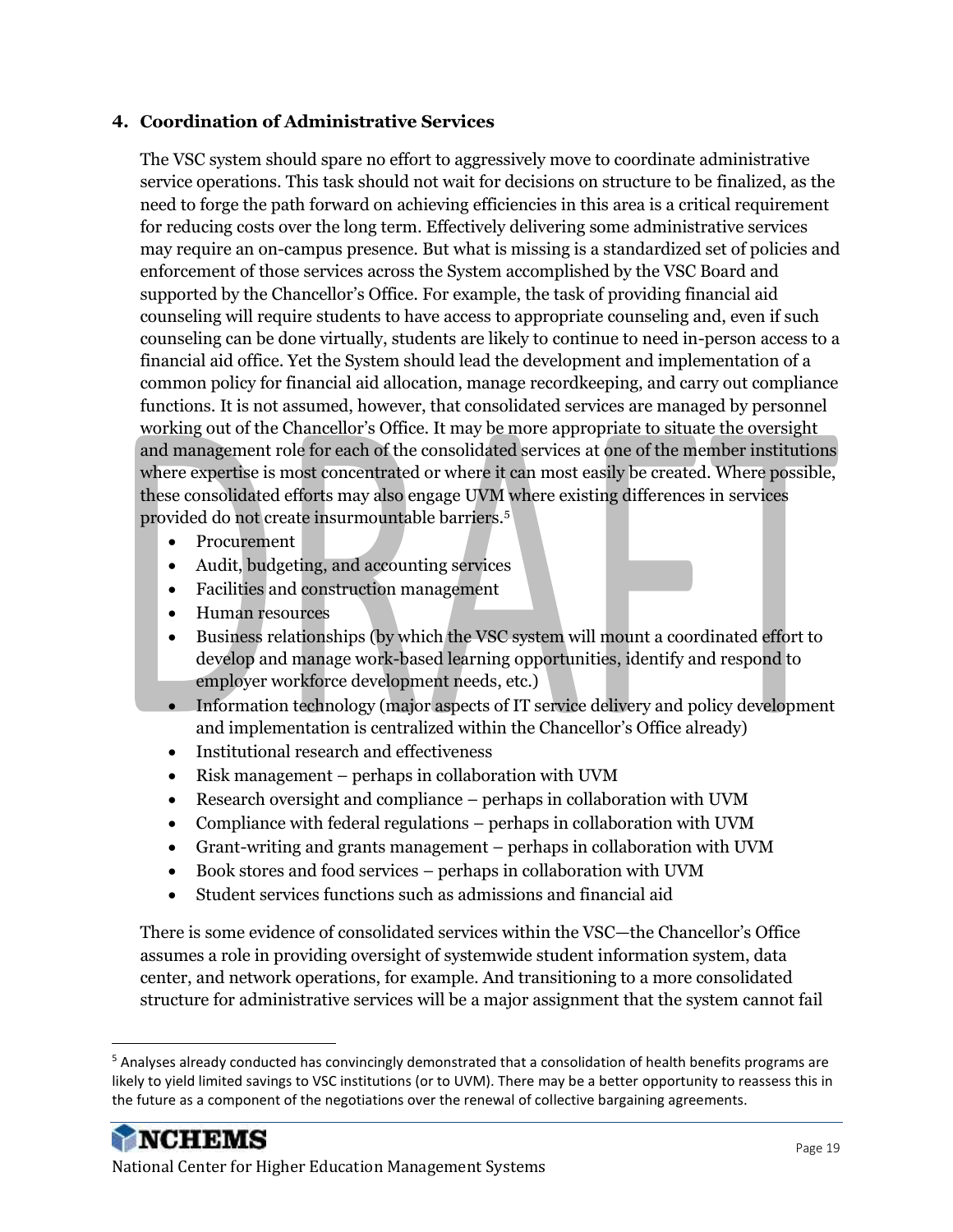to get right. A recent effort to consolidate payroll processing at the Chancellor's Office did not proceed smoothly by all accounts. That experience highlights the need for a deliberate, disciplined, and highly professionalized project management approach, which demands experience and a skill set that is not commonly available as well as a dedicated focus. Accordingly, it will be essential that the VSC system move rapidly to hire an experienced project manager (or firm) for this task.

The VSC System has two options for managing the consolidated administrative services over the long haul. First, as previously described, is to make the assignment for leading the management and delivery of each separate service either to the Chancellor's Office or to the member institution where the capacity will reside. In either case, the individual responsible for leading each service will need to have a formal reporting relationship with the Chancellor's office. In systems with robust system-level finance and administrative services functions, each campus has an officer who reports to the campus CEO for campus-level implementation and to the system chief finance and administration officer for system purposes. The campus-level staffing is minimal and only as necessary to provide good "customer service" to the campus/faculty/staff/students.

An alternative possibility is for the VSC System to create a separate subsidiary service corporation whose mission would be to ensure the effective delivery of administrative services to the System institutions and potentially to other similar organizations, including UVM and private postsecondary institutions in the region. It would also help manage the relationship with UVM for jointly sourced functions (as enumerated in the list above). A corporation has several advantages, including:

- Providing a more flexible way to develop, deliver, and maintain real competence in project management and product delivery.
- Creates an arm's-length relationship between consolidated administrative services for the System and the Chancellor's Office itself. This has three key benefits: first, it helps assure that priority is given to policy leadership at the System office by creating a separate organization to focus on the day-to-day operational tasks that otherwise routinely dominate the activities and attention of the System office's regular focus. Second, it promotes accountability for creating system-wide efficiency gains and more starkly reveals their value to the System, its campuses, and external stakeholders. Finally, it distinguishes the costs associated with the essential elements of the Chancellor's Office that are related to policy leadership as separate from the costs of central services provided by the System on behalf of the campuses.
- Being self-supporting (after an initial period) by creating value for VSC and similar institutions in the form of greater efficiencies, improved performance, and potentially through the creation of a new revenue stream if it provides services to institutions that are external to VSC (in the process, it may further extend scale efficiencies that will be shared by all).

To be effective, a service corporation will need to operate more like a business in a competitive market. This requires it to be flexible, nimble, and recognized for its competency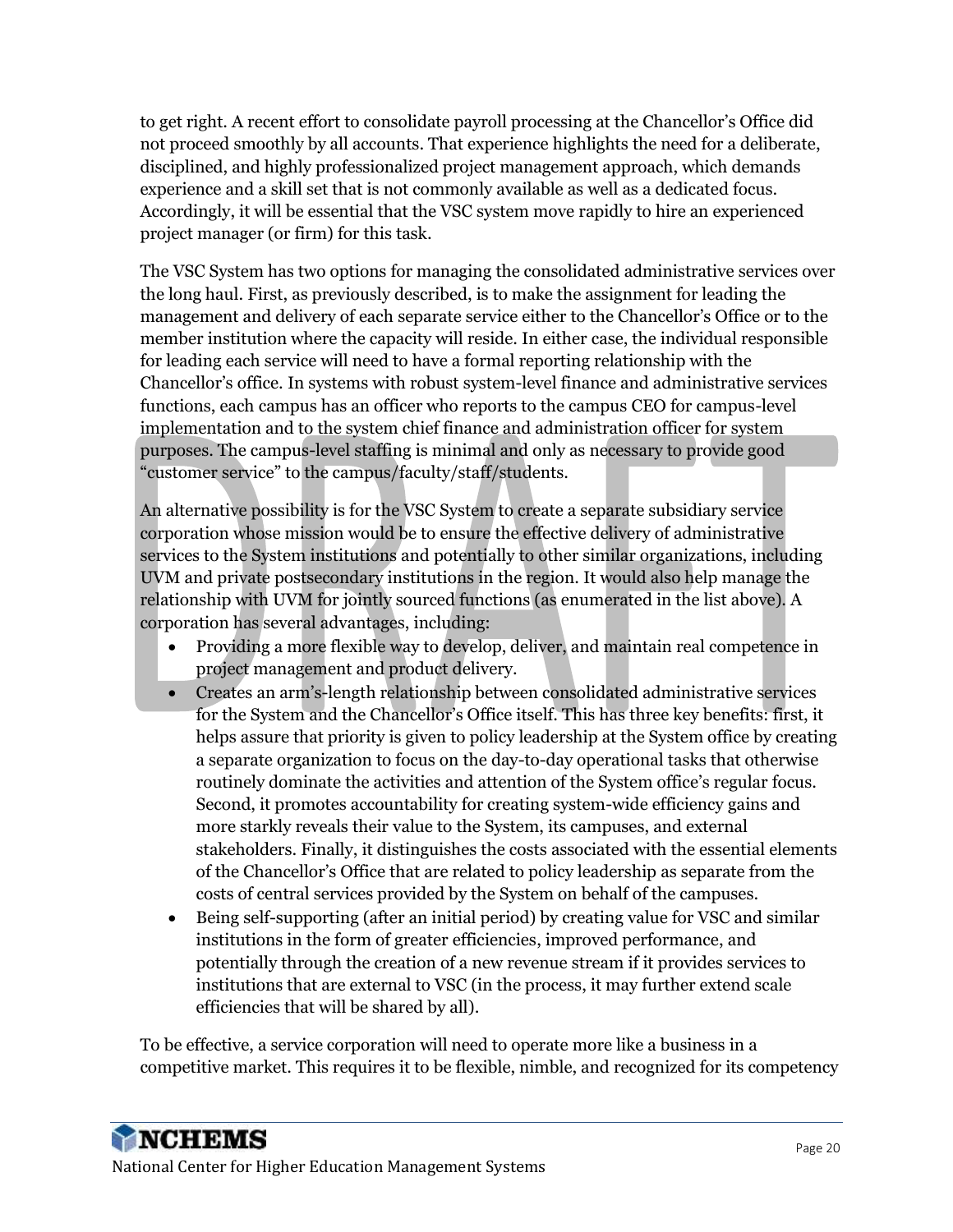at conceiving and managing projects and at leading change. It needs to have characteristics like the following:

- To assure that its first responsibility is to the VSC members institutions, their students and employees, and the taxpayers of Vermont, the service corporation should be a subsidiary of VSC (and of UVM if any co-ownership requirements are necessary).
- Freedom or flexibility with respect to state regulations that constrain its ability to operate, including state personnel requirements that may apply (e.g., compensation schedules) that might limit its ability to attract and retain well-qualified and highperforming leaders and staff.
- Dedicated leadership at an appropriate level, with dotted-line relationships to the Chancellor and VSC Board.
- Demonstrated competence and experience at project and change management.
- An adequate schedule and timeline for realizing the benefits of the initiative, as well as targets for cost reductions built on a reasonable methodology.

Fortunately, there appears to be a broad consensus reflected in various reports and stakeholder perspectives that there exists need to reform the delivery of administrative services within the VSC in order to reduce costs, gain efficiencies, and improve performance. It would be helpful to pair that interest with realistic estimates of how much money may be saved.

#### **5. Resource Allocation**

A basic tenet of budgeting/resource allocation is that funding should reflect and support the primary objectives being sought by the funder. From the state's perspective, the primary objectives should be to ensure that 1) public higher education is affordable for the residents of Vermont and 2) public sector institutions are financially viable and can continue to serve the needs of the State of Vermont and its citizens. The fundamental budgeting questions at the state level revolve around the levels of funding to be allocated to higher education and the distribution of those funds to UVM, VSC, and VSAC.

Underlying the decisions in this arena are some basic facts that are relevant to maintenance of affordability and institutional viability, specifically:

• Tuition and required fees at VSC institutions are higher than at similar institutions elsewhere in New England, in most cases by a significant amount. For four-year institutions, only New Hampshire institutions have (slightly) higher tuition than VSC institutions. For other states, tuition at their four-year institutions are generally \$2.000 or more per year lower than VSC institutions. The tuition and fees at CCV are anywhere from \$1,000 to \$4,000 per year higher than their counterpart institutions elsewhere in New England. Perhaps more unsettling is the fact that tuition at VTC is approximately \$15,000 per year **and this tuition level applies to its associate level programs as well as its baccalaureate programs.** This makes tuition for the technically oriented associate programs it offers more than twice the tuition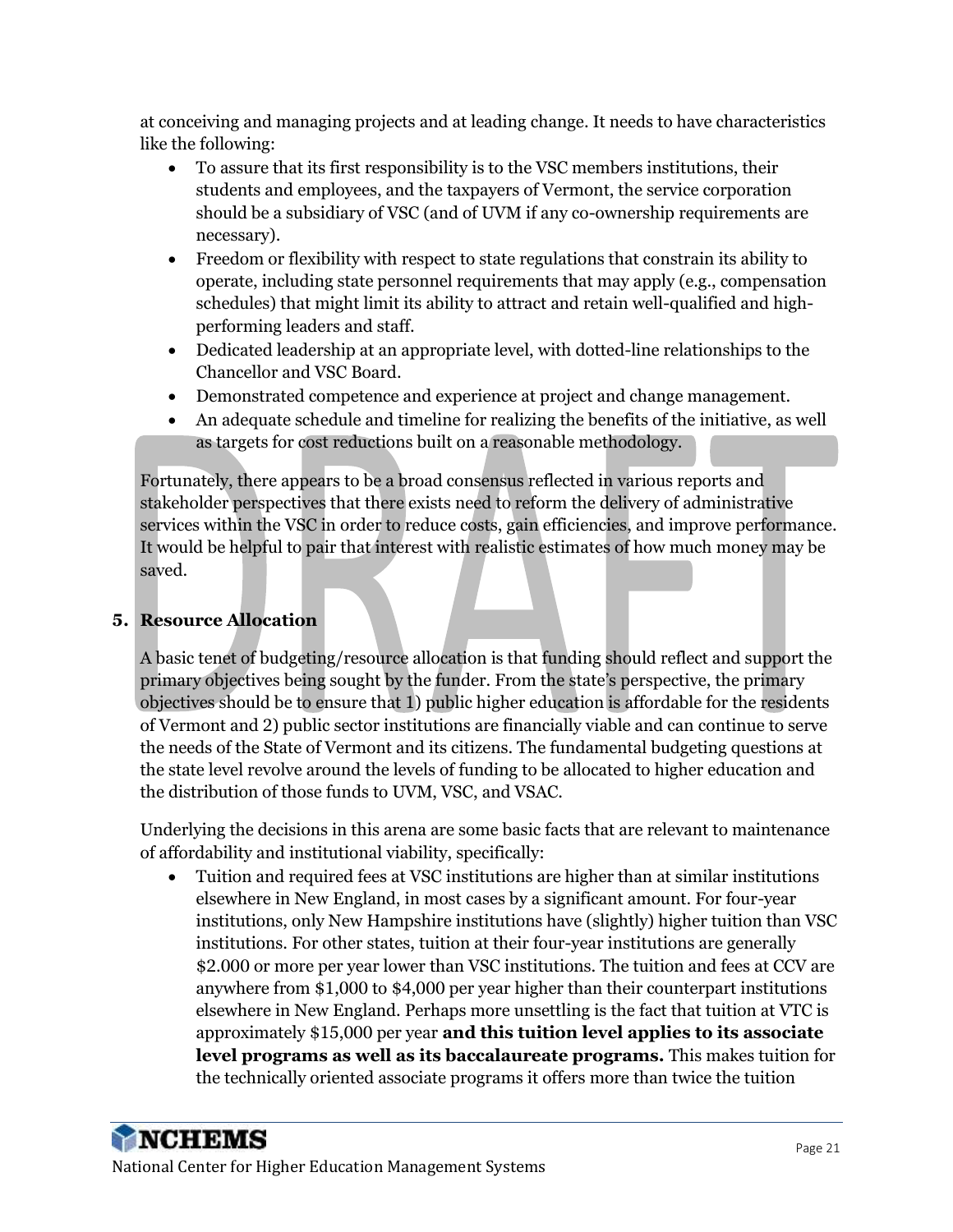levels for similar programs elsewhere in New England. Research indicates that there is a relationship between price to students and their likelihood of enrolling in college.<sup>6</sup> There is little doubt that there is a relationship between the high sticker price of Vermont public higher education and the low level of college participation.

- Students provide a greater share of institutional revenues at Vermont institutions (86.9%) than is the case in other New England states. Only in New Hampshire do students contribute a generally comparable share (78.3%). In all other states in the region the share is below 60%.
- Revenues from the combination of tuition and state appropriations, on a per-student basis, is higher in Vermont than in all other states in New England with the exception of Connecticut. This can be partially be attributed to the mix of enrollments in Vermont; a smaller proportion of students are enrolled in (less expensive) community colleges in Vermont than is the case in the other states. Vermont's tuition revenue figures are also inflated by the high proportion of out-of-state students enrolled in Vermont. However, there is also evidence that the VSC institutions have higher than normal costs. As previously shown in [Figure 1](#page-5-0) above, NVU, Castleton, and VTC have expenditures that outpace their peers by 8.4 percent, 18.7 percent, and 21.5 percent, respectively, while CCV is less costly than its peers. The fiscal problems of the system can be attributed to both too little revenue and expenditure levels that are too high.
- The VCS institutions have consistently operated at loss over the last several years. In the process the System has depleted its reserves. Pre-COVID the operating losses were in the neighborhood of \$11M.<sup>7</sup> The pandemic has created circumstances in which the anticipated operating deficit has ballooned to \$28.4M for FY 2021 before the CRF and bridge funding supplied by the legislature (with those additional funds, VSC reports a \$2M surplus) and to \$47M in FY 2021. These deficits are fueled by a combination of reduced revenues from enrollment decreases, a growing reliance on tuition discounting, and COVID-induced extraordinary expenses.
- Institutions that offer different programs at different degree levels have different cost structures. Being highly technical and geographically dispersed, VTC's costs of delivering its programs will be higher than Castleton's costs for its more liberal arts focused offerings, all other things equal. These added costs are difficult to pass on to students through tuition. Assuring that institutions are equitably funded relative to their respective program arrays and other key characteristics will be key to ensuring that incentives to offer a full array of needed programming are aligned with the outcomes desired.

With regard to ensuring the viability of the VSC institutions, there needs to be a strategy for removing the large and growing operating deficit in the System's institutions, which VSC estimates to have reached \$42-\$47M for FY 2022. A portion of that estimated deficit is due

 $6$  Evidence from a meta-analysis of price sensitivity research has found that for every \$1,000 change in net price, there is an inverse effect on enrollment of about 3-4 percent (Leslie & Brinkman, 1988; Heller, xxxx) and that price sensitivity is greater for students from low-income backgrounds (Kane, 1999). <sup>7</sup> VSC Financial Statement FY 2019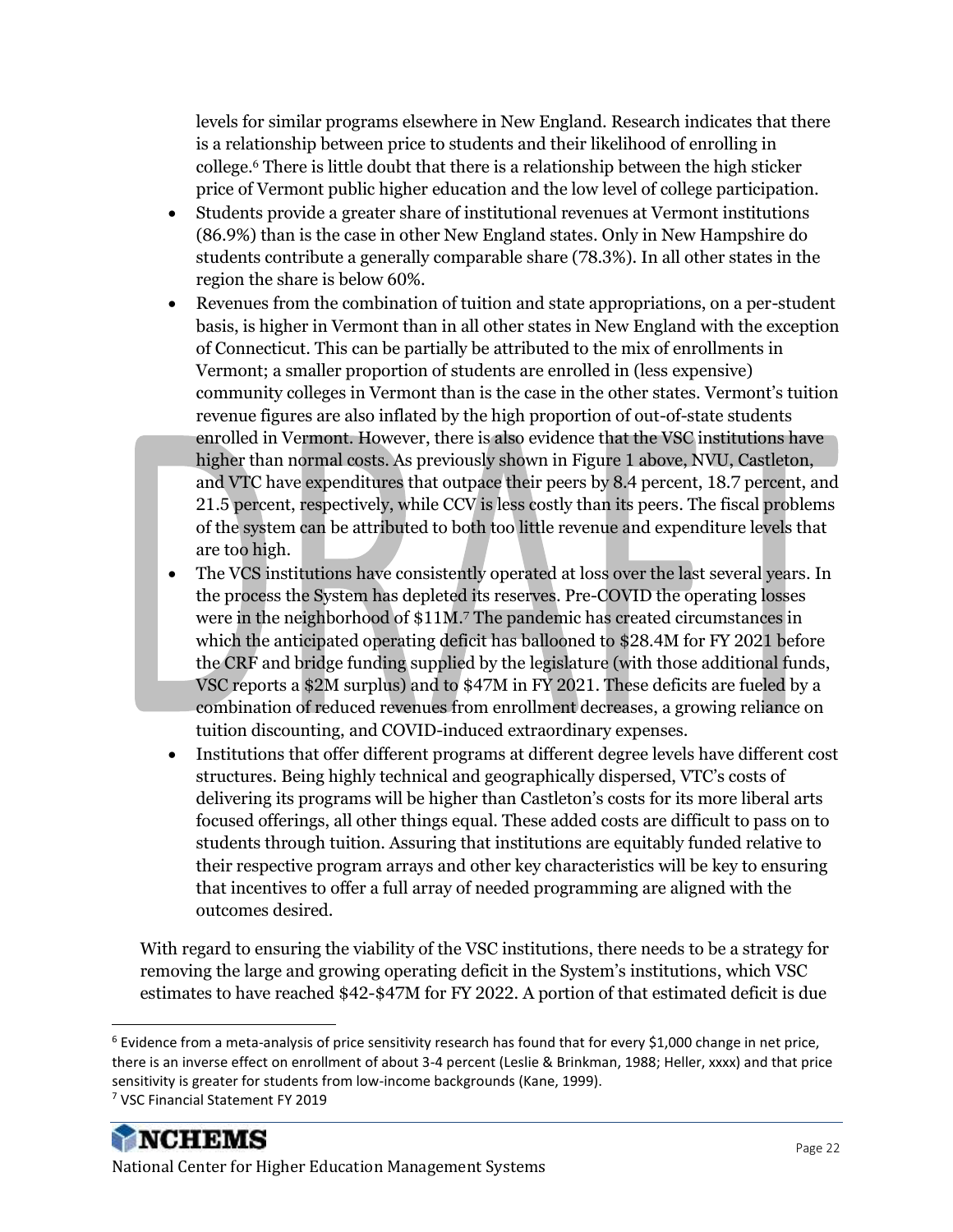to COVID-related costs, but there remains approximately \$25M of an ongoing structural deficit. Both need to be addressed with assistance from the state, the former by an infusion of funding for as long as it takes to see out the pandemic's effects. For the latter, there should be a strategy covering 4-5 years during which the state provides funding support for the VSC System's efforts to create the necessary change to eliminate its structural deficit. In the broadest possible terms, it is not unreasonable to think about reducing the operating deficit through the following combination of actions.

- As noted, the state should provide funding sufficient to overcome the extraordinary costs created by COVID.
- The state should also provide support equivalent to \$15-20M for investments in change. Such support is needed over a multi-year timeframe during which transformation is underway at the VSC System. It may be that this state investment will be consistent over the full transformation period, or it may choose to provide the full amount in the first year and gradually reduce its investments each year as the VSC System makes progress toward sustainability.
- Additionally, the state should provide \$10-15M in additional ongoing state institutional appropriations in order to ensure they have the capacity to continually adapt to changing conditions and to student and state needs.
- By the end of the specified time frame for transformation, the VSC System may be expected to close its structural deficit through a combination of reduced operating costs across the System and increased enrollments among currently underserved populations.
- Finally, the state should provide \$5M in on-going state appropriations designed to improve affordability for Vermont residents attending Vermont institutions, either through tuition reductions or through improvements in state grant aid for needy students.

The details of these amounts are subject to refinement. However, it is unreasonable to expect that VSC will reach the targets for the first two of the categories suggested above overnight or, given demographic trends and structural imbalances related to labor and facilities costs, for it to do so acting alone. Instead, it will be necessary for the VSC and the legislature to come to agreement over a reasonable multi-year period during which progress is being made toward the targets.

As a partial alternative to direct appropriation support, the State of Vermont could assume responsibility for paying certain ongoing obligations of the VCS System, obligations the state pays for on behalf of other state enterprises. Among such obligations could be unemployment insurance and annual debt payments on bonds issued for construction of academic facilities. Such actions could reduce overall costs since payments would be made on the basis of a larger pool of employees, in the former case, and by reducing the burden on tuition-paying students of debt payments being made for necessary facilities that are ultimately under state ownership.

There is widespread sentiment among those interviewed in the course of the project that the ability of the state to increase levels of ongoing support through the general fund will be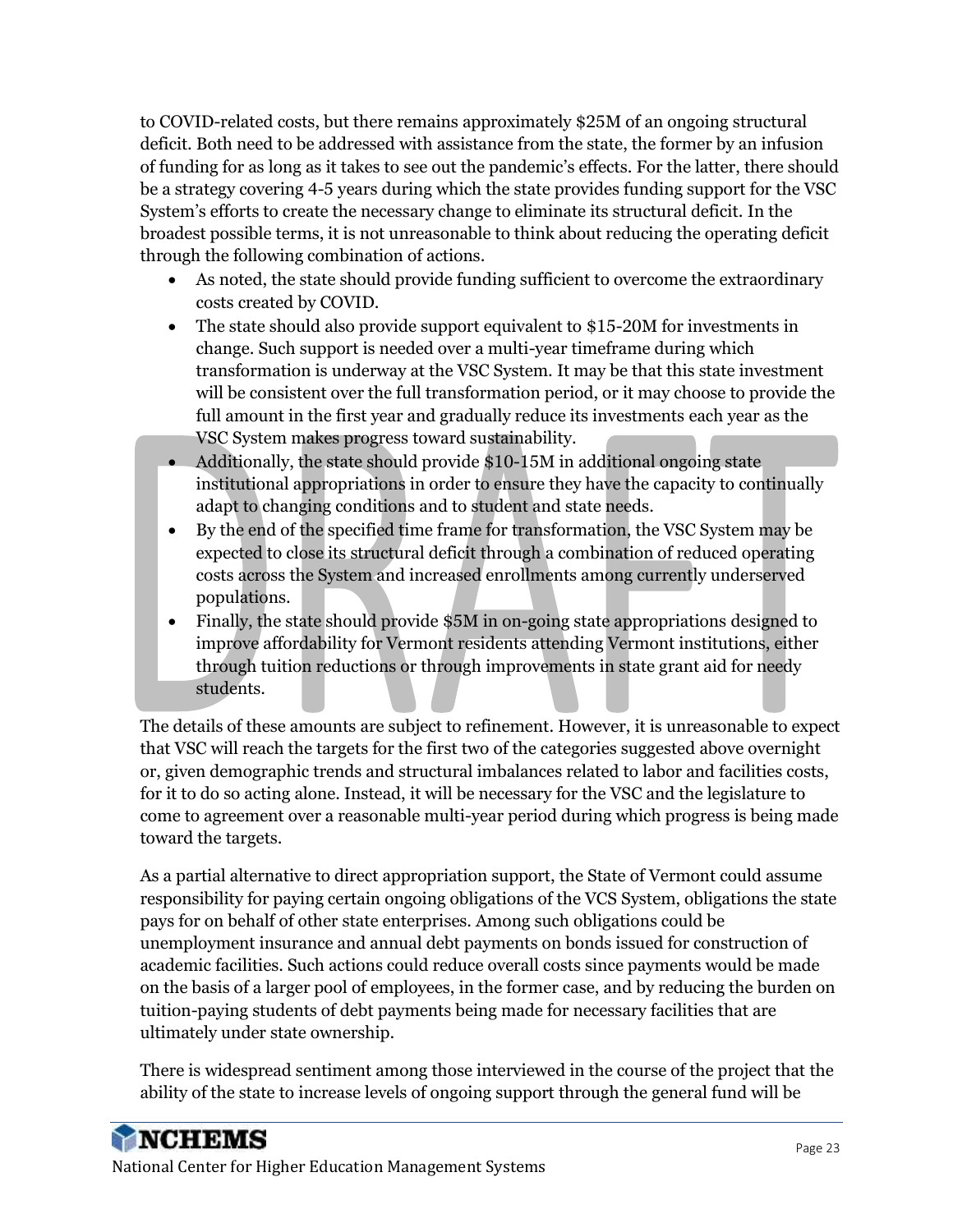limited. There is no appetite for raising taxes and the list of competing needs is long. As a result, the state should consider creating a dedicated source of revenues that is devoted to making one-time investments in educational innovation and change. There are a wide variety of expenditures that could fall into the category of investments including funding an early retirement program for full-time employees, paying for the demolition of physical facilities unsuitable for an alternative use, making a down payment on an effort to reduce the tuition VTC charges for its sub-baccalaureate programs, providing start-up funds for new programs that meet workforce needs of the state's employers, and expanding the System's capacity to deliver on-line programs. Some of these investments are needed to help the System reduce its operating costs. Others are needed to create conditions that will grow enrollments, particularly among adult residents who could benefit from further education, new skills, and a credential. These investments should be conditioned on requirements such as institutions not increasing tuition rates and providing evidence of cost reductions expanded services to underserved populations. (These may be elements of the state investment components outlined above.)

If the state is to more closely link its allocation of state resources to the priorities espoused by the Select Committee, it must creatively use available resources not only to promote the change and innovation necessary in VSC institutions, but ultimately to improve affordability. In the best of all worlds, Vermont would have sufficient resources to "buy down" tuition at its state institutions, substituting state resources for tuition revenue and decreasing the share of the burden borne by students. Failing that, the next best option is to invest additional resources in student financial aid. This investment could take different forms. The most straightforward would be to provide additional resources to VSAC to distribute to Vermont residents through its existing need-based grant program. This would allow a larger number of low-income students to enroll in (and complete) postsecondary education programs. An approach that would promote a broader array of Steering Committee goals, including the linkage between education and workforce preparation, is the creation of a state work-study program to be administered by VSAC. Such a program would have the benefit of supporting earn-and-learn academic programs and would foster stronger relationships between higher education and employers. Further, it would bring revenues from the private sector into the mix of higher education funding. To be most effective, such a program should be designed around the following principles:

- Require the student participant to apply for a position with the participating employer and go through the employer's normal hiring process. The institution should provide the student support services necessary to prepare the student for engaging in this experience—resume writing, interview skills, etc.
- The student should receive a regular paycheck with the pay scale in line with the going rate for the position. Half of the paycheck amount would be paid by the employer and half by the work-study program.
- The student must receive academic credit for the work experience. This means there will have to be coordination between the employer and the institution regarding the nature of the position into which the student is placed. As part of this experience, the student should be required to create a portfolio of the work and the learning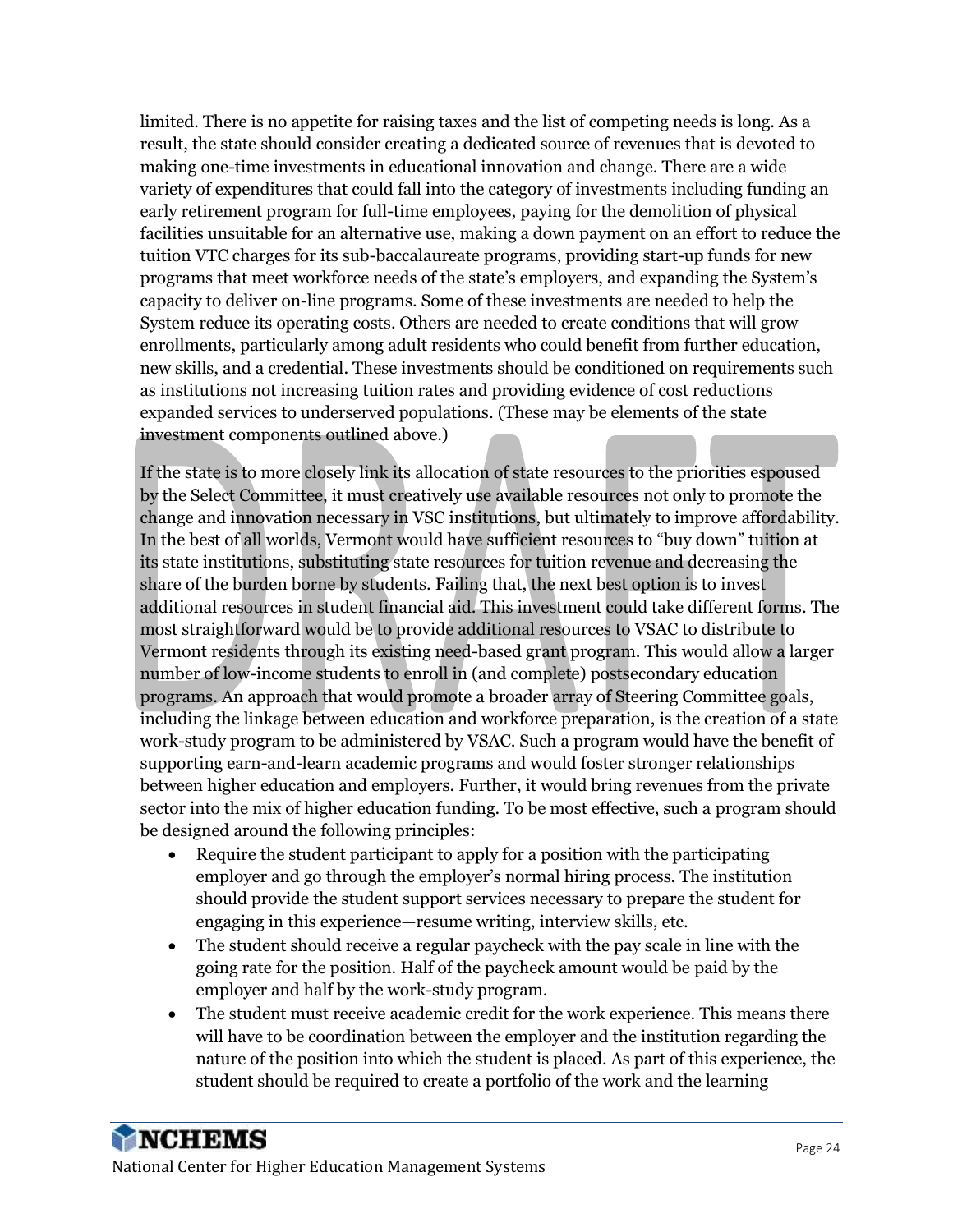associated with that work—there needs to be a paper trail supporting the awarding of credit.

• Unresolved is whether or not the employer should receive a tax credit for their share of the wages paid to the student. Such a credit would serve as a further inducement for employers to participate in the program, but this is a decision that can only be made by the legislature.

The need to modify resource allocation practices extends beyond the state level to the VSC System as well. In this regard, it is recommended that VSC:

• Continue to utilize a system-wide approach to resource allocation but change the mechanism employed in the distribution of resources received from the state in some key ways. The allocation mechanism historically used has been based heavily on the amount of tuition revenue generated by each of the institutions. This creates an incentive for institutions to increase tuition rates and seek to enroll non-residents rather than to minimize increases or decrease them. Equally important, this method of allocation does not recognize the cost differences faced by institutions with different types of programs and the associated differing costs of delivery, with different levels of deferred maintenance and in other cost drivers. By failing to reflect these operating realities, the allocation model inadvertently creates incentives for institutions to offer low-cost programs and to avoid offering those with higher costs that may more directly and immediately align to workforce needs. This may help to explain why VSC institutions produce so few degrees and certificates in the skilled trades, repair, and manufacturing fields.

The past approach to allocation of resources also comes up short with regard to its failure to provide clear incentives for producing priority outcomes—completion of programs of study, successful passage of gateway courses, achievement of credit accumulation milestones (30 credits, 60 credits, etc.), and ensuring the success of students from priority populations (low income, adults, etc.). The approach being employed also fails to create incentives for institutional collaboration; to the contrary, it reinforces institutional competition through its incentives for increasing enrollments that yield additional revenues. In the interest of students, it would be better if the institutions were rewarded when they shared academic courses and programs, facilitated student transfers, and otherwise found ways to collaborate for greater efficiency.

In short, it is recommended that the System proceed with the revamping of its resource allocation model in ways that more consciously reflect differences in costs of education delivery and reward institutions for achieving desired outcomes and exhibiting behaviors supportive of System goals.

• Develop a cost reduction plan designed to reduce Systemwide expenses by at least \$15M within a period of five years. This plan should identify those reductions that the System can make through its own decision-making processes and those that will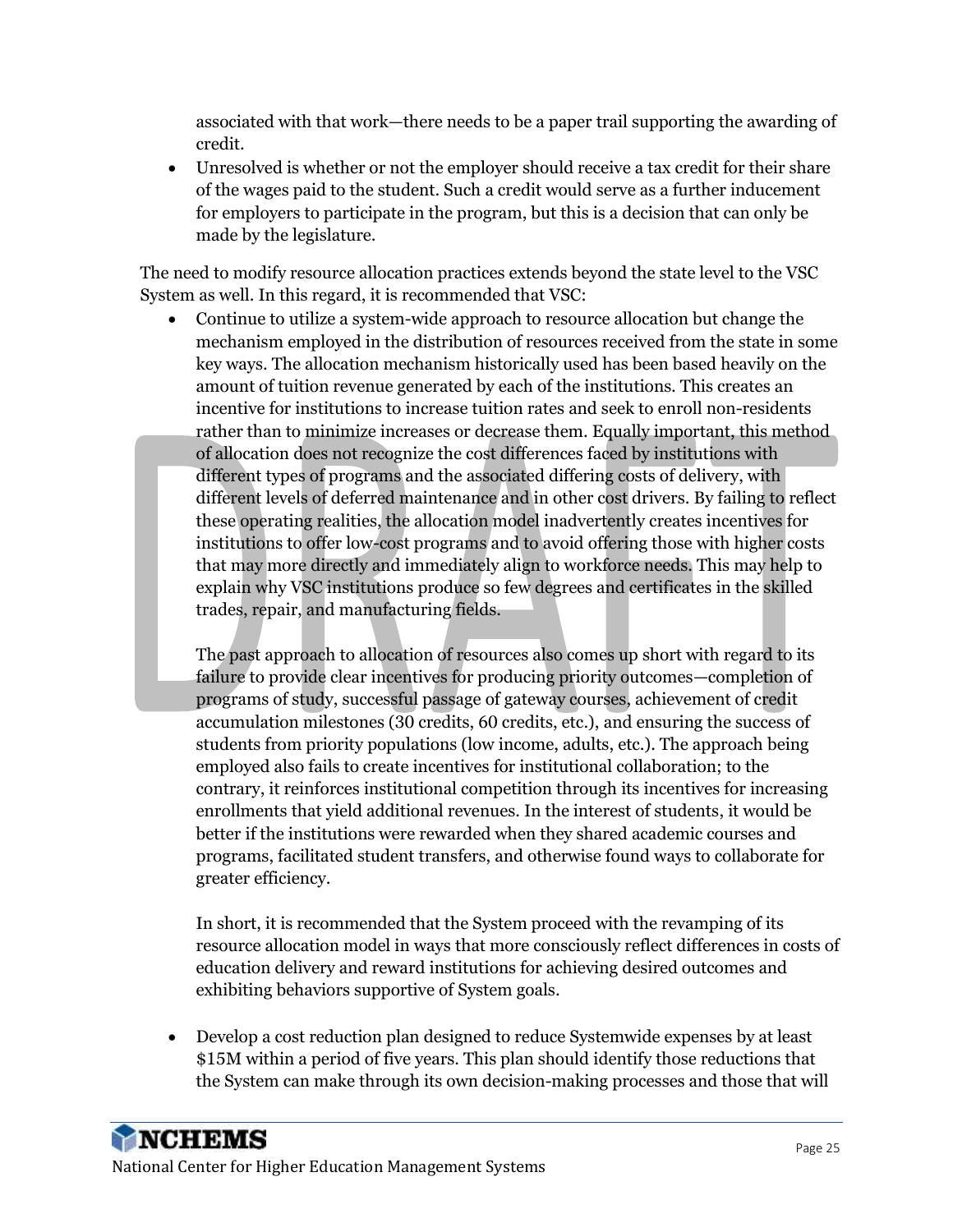require one-time assistance through use of state investment funds. The latter include such things as early retirement/separation incentives and the realignment and sharing of programs. At the end of this process, the ratio of FTE students to full-time employees should be roughly equivalent to the lowest level found within the last 10 years.

• Establish a Systemwide policy addressing the level of tuition waivers that can be granted by each institution and providing criteria for the types of students who should be prioritized in the granting of these waivers. This policy should prioritize the needs of low-income Vermont residents—both recent high school graduates and adults—and reduction of competition for students among System institutions. The policy should require review and approval of institutional aid budgets by the Chancellor's Office before implementation.

#### **6. Physical Spaces**

The VSC System should take steps to analyze its inventory of physical facilities for ongoing suitability to the needs of students, communities, and others including employers. Such steps may include repurposing spaces for use by firms or other organizations willing to enter into a partnership/leasing arrangement and for converting spaces into flexible "maker" spaces connected to new entrepreneurial centers capable of helping to fuel local economic development plans. In such cases, preferences should be given to uses that provide students with opportunities for experiential learning, or are otherwise part of an intentional academic strategy to cultivate entrepreneurial initiative. The existence of underutilized space that could be occupied by another institution in the System, e.g., CCV assuming a presence using available space on another campus, should only be considered if such an arrangement is in the best interests of students and provides them with greater access to courses and programs than they otherwise would have.

Underutilized building that cannot be safely refurbished or renovated for an imminent alternate use, or when doing so stretches the limits of fiscal responsibility, should be demolished. The costs of doing so may require one-time funding from the legislature. The costs of ongoing operation and maintenance of such structures will indefinitely remain a burden on the VSC System without appropriate attention.

The VSC System should remain alert to consider alternative spaces that may be suitable for use its use where such spaces can help extend access to new student populations and promote their success, e.g., by forging a partnership with the CTE centers.

Given the likely changes it is reasonable to expect in the characteristics of the student body the VSC System will be serving in the years ahead—both due to demographic change and due to intentional policy choices to serve a larger population of adult learners as articulated in this report and elsewhere—one area for particular focus for reducing the VSC footprint is housing. The possible need to do so is far from a consensus matter. But reports from stakeholders suggest that some of the residence halls are among the buildings most in need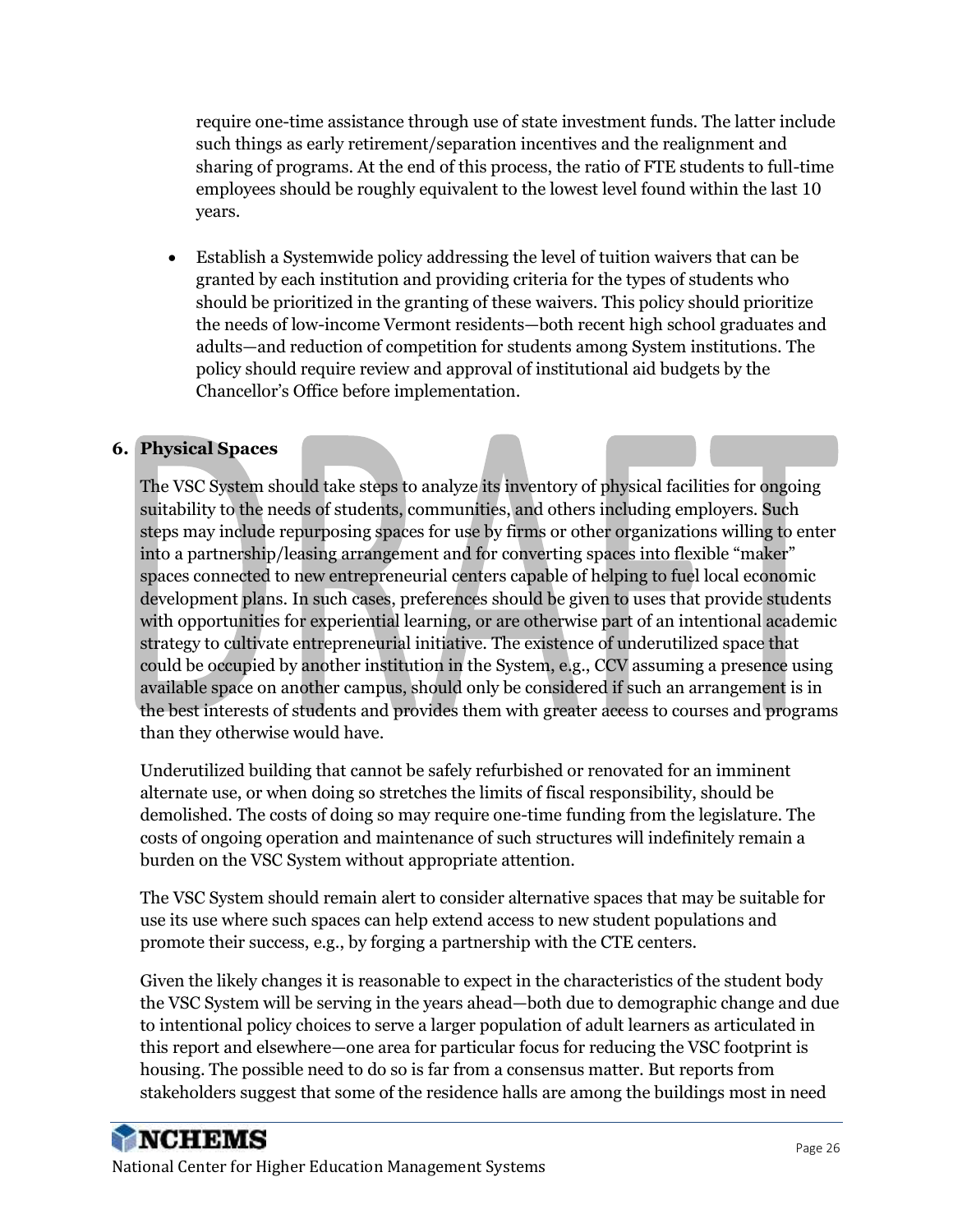of refurbishment and renovation, and those that do are not capable of attracting new students to enroll and may also be among the most expensive to renovate. Past experience in other states suggest that housing costs—especially the need to carry stubbornly lowoccupancy residences on the books—has a direct and meaningful impact on students' costs of attendance that feeds on itself and deters enrollment. For instance, in Pennsylvania a decision was made more than two decades ago, when the demographic picture was substantially brighter than it is now, to replace old and unsafe housing capacity with new. The decision was justifiably on a number of fronts at the time, and one reason cited was to compete more effectively for students in a tightening marketplace. But in recent years, with far fewer students leading to housing occupancy substantially reduced, institutional policies requiring on-campus housing were necessary to prop up the auxiliary budgets and contributed to unnecessarily high costs of attendance.

Additional information and analysis to be added as they become available.

## **7. Affordability**

There is strong consensus among members of the Steering Committee and the external constituents consulted during the development of the Committee's report that the opportunity to enroll in, and complete, programs of study at Vermont's public institutions should be affordable to all residents of the state. While affordability was identified as a priority by a broad array of informants, the discussions made clear that the term "affordability" means very different things to different people. For some it means keeping tuition low—at the very least, no higher than other states in New England. For others it means ensuring that students can graduate with no (or "reasonable" levels of) debt. In the latter case there was considerable variation in the definition of the word "reasonable."

For decision-makers to take action regarding assurance of adequacy there first must be an agreed-upon, working definition of the term "affordability," a definition that can be used to establish quantitative evidence regarding the extent to which affordability is being achieved at Vermont's public institutions. Without evidence, crafting policy solutions that address the topic is likely to yield ineffective and unnecessarily expensive solutions. To avoid that outcome, NCHEMS recommends that the legislature:

- A. Adopt an Affordability Standard based on a Shared Responsibility Model, a model that has been adopted in numerous other states. Using this model:
	- i. The Standard would be defined and measured as the difference between the cost of attendance (tuition and fees plus books and supplies, as well as necessary living expenses) and the following sources of financial support available to students:
		- a. An equal-sized work commitment for students from all income backgrounds, such as state minimum wage x 15 hours/week x 48 weeks/year. This component is not intended to mean that students should be required to work; rather, it acknowledges the reality that many college students find it necessary work to cover their education costs and living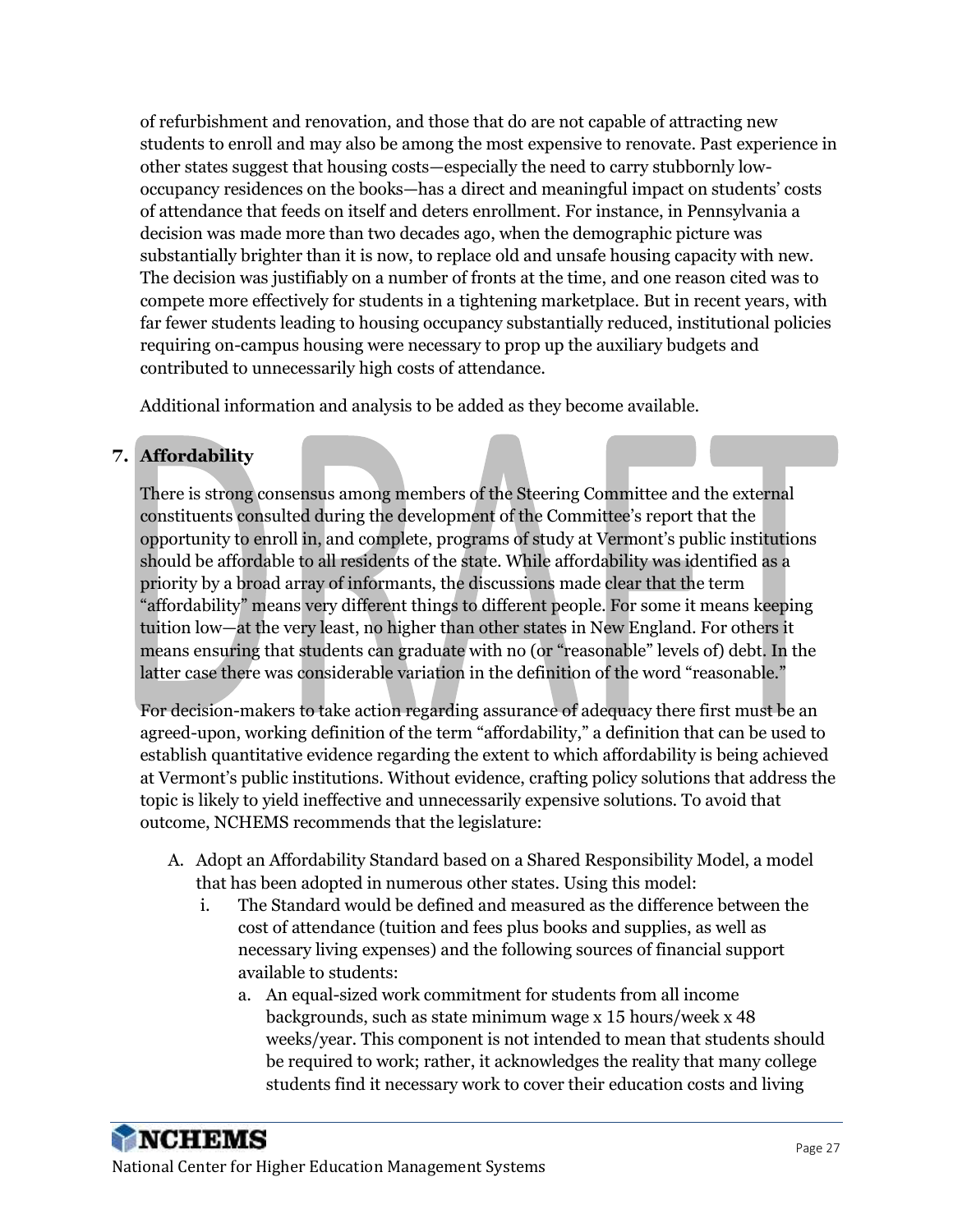expenses, and its real purpose is to define a reasonable level of working that does not interfere with their academic progress.<sup>8</sup>

- b. Available family contributions (generally specified by the parents' portion of the EFC but adjusted for independent students). As family income rises, so too does this component, and for students from sufficiently wealthy families, that contribution will fill the remaining gap between the work commitment and the cost of attendance.
- c. Gift aid from Pell Grants, state grants, and institutional grants and waivers
- d. Tax credits
- e. A level of annual borrowing that is based on evidence about an amount that leads to a total debt that is reasonable for graduates to pay off. The level of reasonable debt should be a policy judgment made by the legislature with recommendations from VSAC.

Using this construct, and applying it to Castleton and VTC as illustrations, leads to a result that it would take approximately \$6500 of grant aid and borrowing to close the unmet need gap for the lowest income students at Castleton and \$8500 at VTC. This is a level that can't be met by institutional aid and would leave students with a considerable level of debt, a level that many would not be willing to shoulder. The result, unfortunately, is too often a decision to forego college.

- ii. The SRM Affordability Standard must be calculated for students from different income backgrounds. Adaptations to account for part-time enrollment and for different dependency statuses are also calculations important to ensuring that affordability is not sacrificed for adult learners in favor of traditional-age firsttime students.
- iii. Make it a policy objective that tuition for VTC associate programs be established at a level equivalent to tuition at CCV. This will result in a diminution of revenue per student at VTC. The funds necessary to replace these lost revenues—on a decreasing scale over time—should be considered as an investment to be made by the state to ensure access to needed technical programming while affording VTC the necessary time to adjust the cost structure for how it delivers affected programs.
- iv. Require VSC and UVM to provide data on financial aid packages for all undergraduate students, including those without any known aid, to VSAC. VSAC should be required to annually produce a report to the legislature showing gift aid by source for all income levels, disaggregated for Vermont residents and non-residents. Using these data VSAC should also report to the legislature the level of unmet need for student financial aid—the amount of aid

<sup>8</sup> A fuller discussion of this framework is available in Prescott, B.T. & Longanecker, D.A. (2014), *States in the Driver's*  Seat: Leveraging State Aid to Align Policies and Promote Access, Success, and Affordability. Available at [https://www.wiche.edu/content/states-driver%E2%80%99s-seat-leveraging-state-aid-align-policies-and-promote](https://www.wiche.edu/content/states-driver%E2%80%99s-seat-leveraging-state-aid-align-policies-and-promote-access-success-and)[access-success-and.](https://www.wiche.edu/content/states-driver%E2%80%99s-seat-leveraging-state-aid-align-policies-and-promote-access-success-and)



National Center for Higher Education Management Systems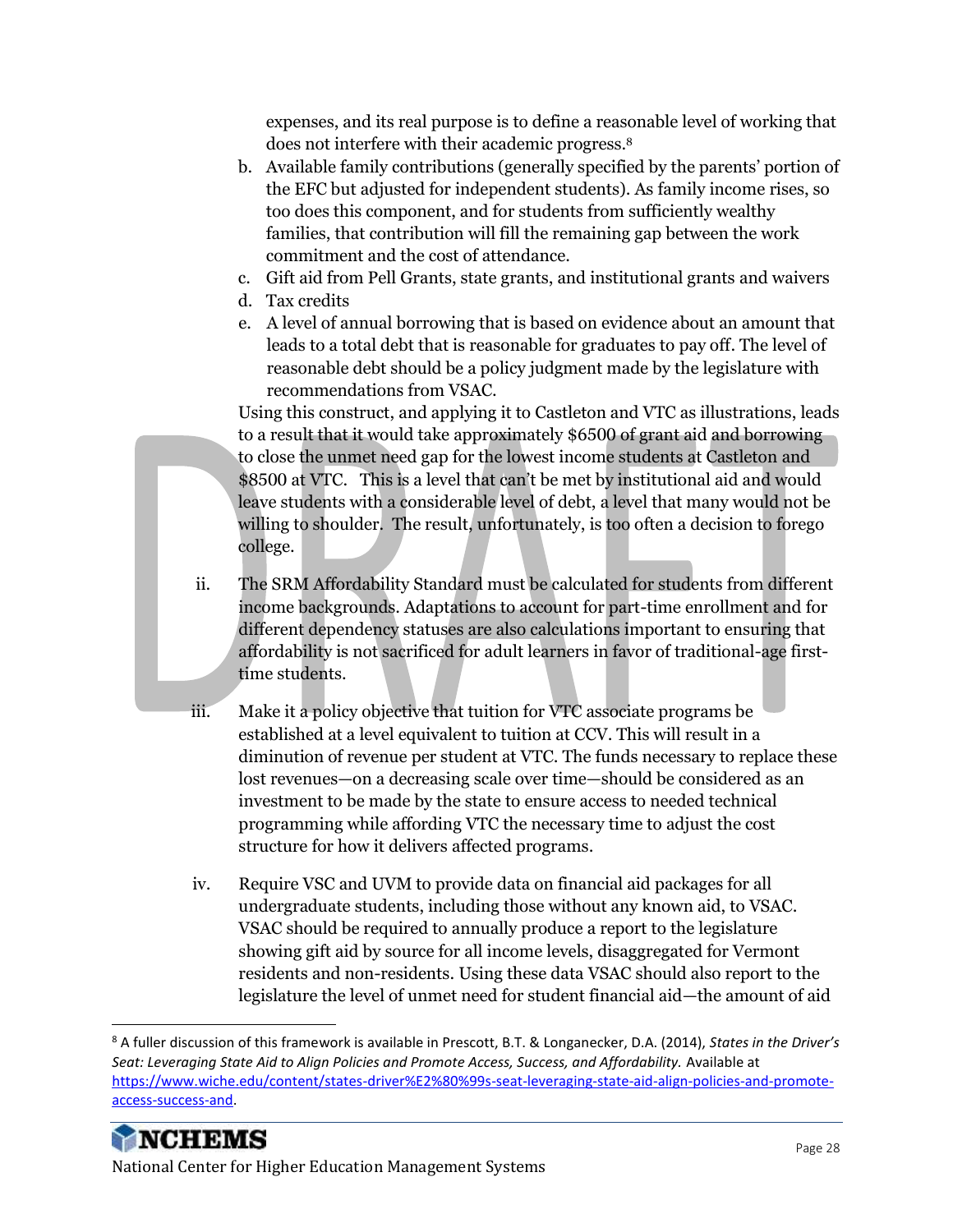needed to make going to college in Vermont affordable given the agreed-upon standard.

v. Work with the VSC system and UVM to develop a state-funded work/study program that will help students fund the 'self-help' portion of the Affordability Standard while gaining meaningful work experience, as described above. There should be criteria in place to assure that the students' placements provide them with meaningful experience and that work placements do not obstruct students' educational progress (e.g., limitations on the number of hours per week). The criteria for the program should also ensure that academic credit is awarded for the work experience. Such a program may leverage existing programs at the Department of Labor to support registered apprenticeships, as well as programs like the Vermont Strong scholarship program that was previously authorized but never funded. The VSC system and UVM should develop an office to serve the needs of employers and students in implementing the work/study program.

### **8. Economic Development**

The data presented clearly show that Vermont is plagued by a declining, aging population and a loss of jobs in some historically important industry sectors. If the state is to reverse these trends, it will be necessary for it to bring all available assets to bear on an intentional effort to create its future economy. The state's institutions of higher education can be critical partners with the state as it pursues its economic development strategies. In order to become a more valued contributor to the creation of the state's future, VSC and its constituent institutions should:

- Make a concerted effort to work more closely with the Agency of Commerce and Community Development to identify roles that VSC can play in implementing the state's economic development strategy.
- Develop town/gown task forces in each region of the state in order to facilitate the development of a clear strategy for local economic development. In this context, VSC can serve a critical convening and supporting role in the identification and development of solutions to local problems.
- Place a premium on providing students with academic programs and related experiences that prepare them for pursuing entrepreneurial endeavors. Vermont is a state of small employers. Economic development strategies designed to foster the seeding of such enterprises in various regions of the state. As part of this focus the VCS institutions should strive to devote a portion of their underutilized physical space to use as makerspaces or other types of spaces that brings entrepreneurs and employers onto the campuses in ways that let them interact with students in academically fruitful ways. This may include providing incubator space for start-up companies.
- As indicated previously, build a work component into as many academic programs as possible.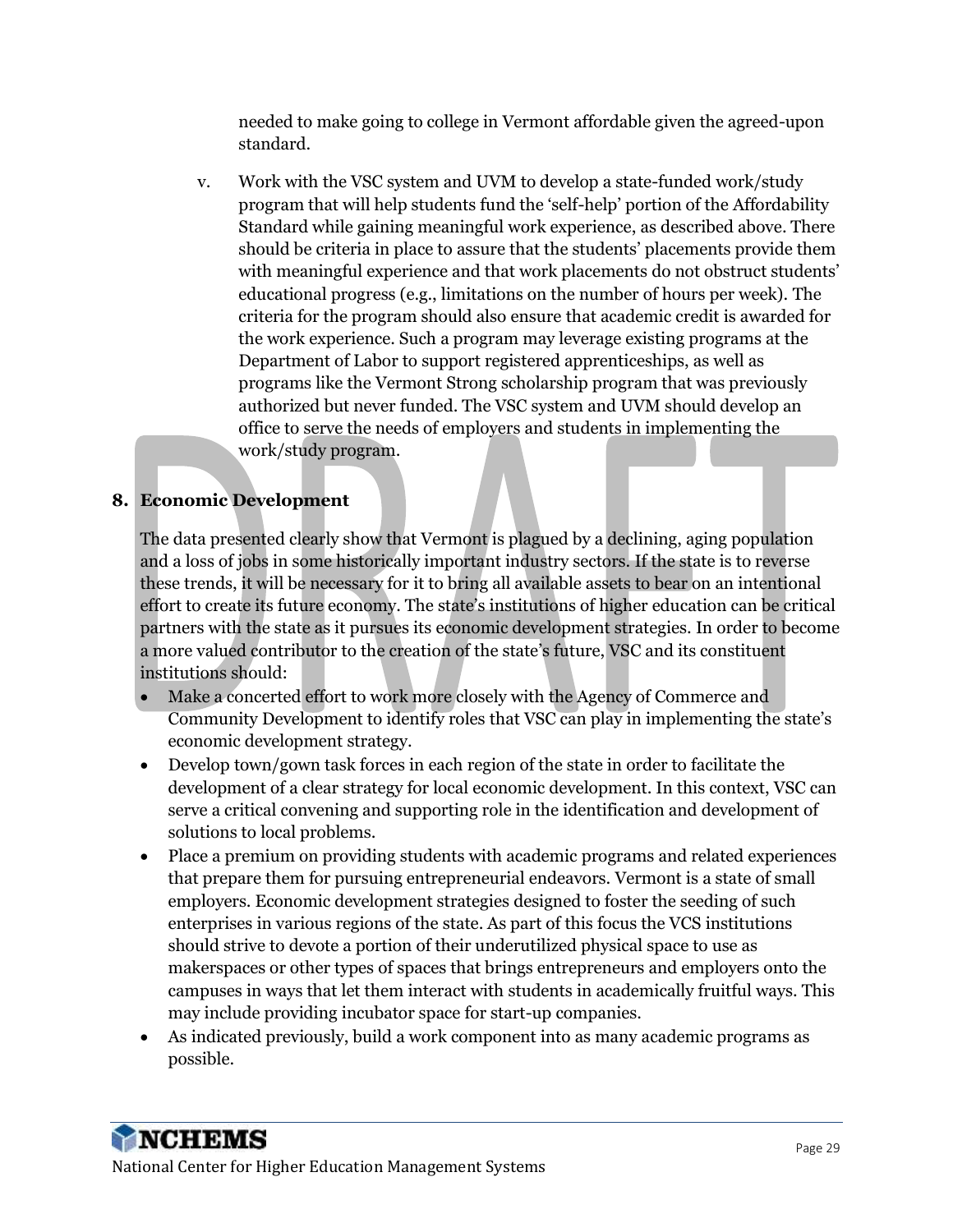• Seek ways to collaborate with the new UVM Office of Engagement to seek ways in which VSC can add value to efforts to link higher education with community and regional needs. One of the roles that VCS can play is to link UVM Office of Engagement efforts to communities in which UVM does not have strong ties.

#### **9. Accountability**

Ultimately, the long-term sustainability of VSC will hinge on its ability to commit to a set of goals aligned with the needs of the State of Vermont, to build consensus about the importance of these goals within the system, to persistently pursue implementation actions designed to achieve these goals and to demonstrate effectiveness in accomplishing the desired ends. To these ends the VSC Board of Trustees must more deliberately and effectively exercise its leadership and oversight roles. The leadership role will require first, and foremost, that the Board make clear the priority goals to be pursued and the behaviors to be exhibited by System institutions—behaviors such as collaboration in delivery of academic programs and minimization of tuition increases. To ensure that there is no misunderstanding of Board intentions and expectations, the metrics by which progress will be monitored should be made explicit and broadly communicated from the outset. Data tied to these metrics should become the basis of annual accountability report that can be used to demonstrate the contributions of the System to the State and its citizens. These data can yield greater benefits in that they:

- Can help promote a culture of information use within the System
- Provide a basis for identifying areas where mid-course corrections may be needed
- Can provide the basis for holding all elements of the System accountable for the collective success of the enterprise.

The Board must not only exhibit leadership in the ways suggested above, but it must also play a much more active oversight role than it has in the past. A review of legislation establishing the Board indicates that it has all the authorities it needs to direct the changes that need to be made. For whatever reason, the Board has been reluctant to exercise those powers in ways that would avoid crises and prevent the problems that do arise from ballooning into full-blown crises. As first steps in reasserting the oversight role appropriate to current circumstances, it is recommended that the Board:

- Quickly establish an expectation that the Chancellor's Office develop, in consultation with institutional leadership, a revised resource allocation model, one that creates strong incentives for goal attainment, collaboration in the delivery of academic programs, and improving affordability for Vermont residents. This allocation model should be reviewed and approved by the Board before its implementation.
- Ensure that the Board directive regarding the development and implementation of a common core general education requirement is put in put in place in a timely fashion.
- Monitor the enforcement of Board policy regarding under-enrolled course sections and determine if additional actions are necessary.
- Review/develop policies regarding streamlining curricula, policies designed to ensure efficiency in educational delivery.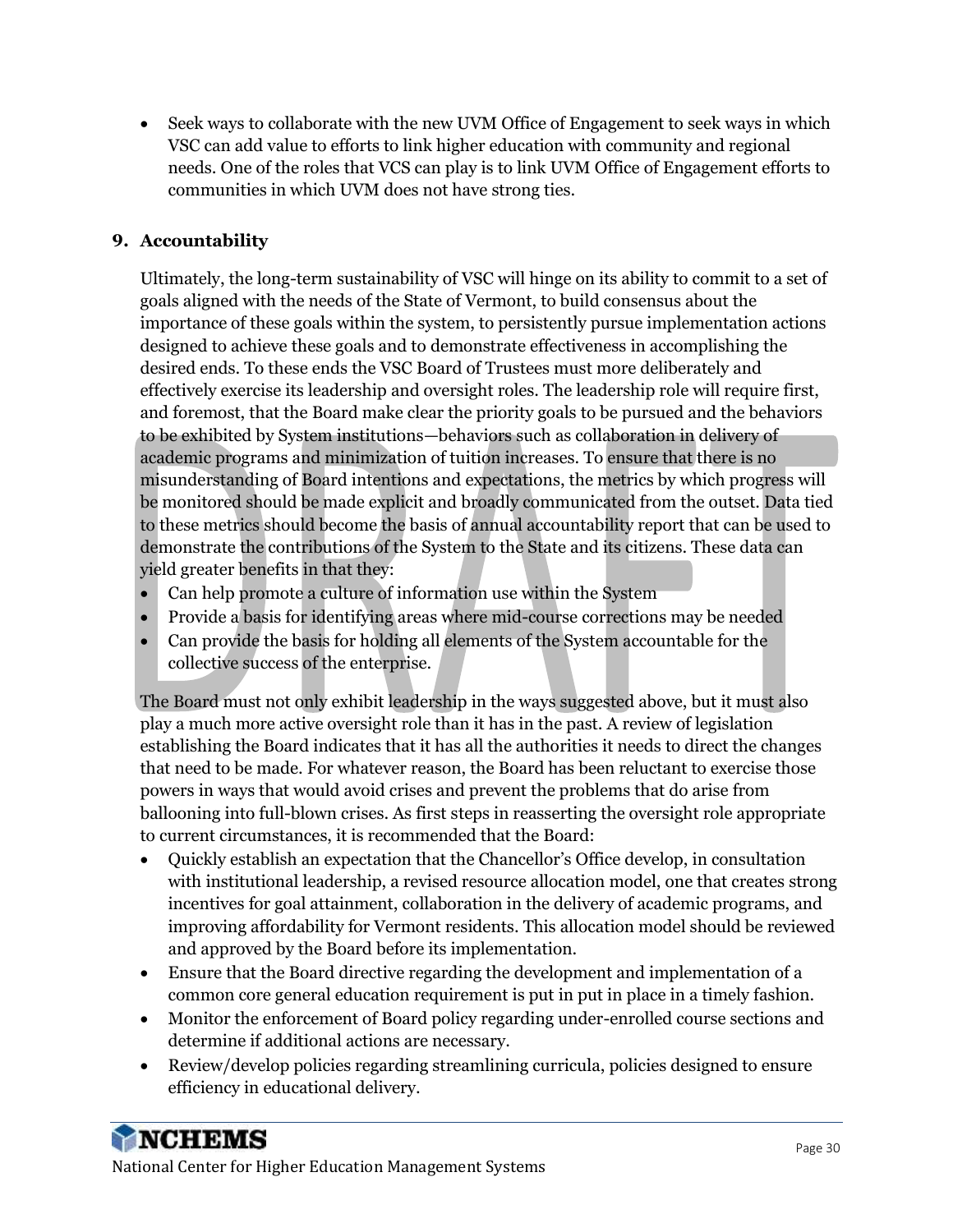• Quickly formulate a policy that requires the Chancellor to develop a strategic finance plan for the System, indicating the strategy for enhancing revenues and controlling costs in ways that ensure continued fiscal viability of the System. Approve the plan annually as the basis for budget formulation for the coming year.

These recommendations will likely take the Board outside its comfort zone. As a result, it is recommended that the Board instigate a robust Board development program that will better prepare the Board to perform its necessarily expanded role with confidence and a common understanding of its authority (and the limits of that authority). An enhanced orientation program should be developed so that all new Board members are effectively informed of the circumstances facing the System and the oversight role that Board members must play. In this vein, Board development should also encompass training to ensure that Board committees are capable of fulfilling their responsibilities—analyzing data relevant to functions under their supervision and advancing bold, carefully considered recommendations for action by the full Board.

In order for the Board to fulfill its oversight functions in the ways recommended, the Chancellor's Office must also develop an enhanced set of capabilities. Some of these enhancements involve improving the capacity of the System Office to develop the information needed to support Board decision-making. Among the list of data requirements are:

- The set of performance metrics identified in the context of communicating the Board's goals. These include information about student access and success, supporting the workforce and economic development needs of the state, extent to which affordability is being achieved/maintained, and efficiency of institutional operations, both academic and administrative. As an extension of these metrics, VCS should develop the capacity to report on the employment outcomes of graduates and non-graduate of VCS institutions (and UVM) who work in Vermont. This will require forging a data-sharing agreement with the Vermont Department of Labor. There are numerous examples of such agreements in other states.<sup>9</sup>
- The data needed to create a strategic finance plan for the System.
- Those required to allow monitoring adherence to Board policies regarding efficient delivery of academic programs and collaboration in academic delivery.

<sup>&</sup>lt;sup>9</sup> Florida and Texas use these data as part of their performance-funding models. Other states create consumer information tools to help prospective students consider institutions and programs; several states are partnering with the U.S. Census Bureau to report on employment outcomes of graduates, including out-of-state employment (see

[https://lehd.ces.census.gov/data/pseo\\_explorer.html?type=earnings&compare=postgrad&specificity=2&state=08](https://lehd.ces.census.gov/data/pseo_explorer.html?type=earnings&compare=postgrad&specificity=2&state=08&institution=00137000°reelevel=05&gradcohort=0000-3&filter=50&program=52,45) [&institution=00137000&degreelevel=05&gradcohort=0000-3&filter=50&program=52,45\)](https://lehd.ces.census.gov/data/pseo_explorer.html?type=earnings&compare=postgrad&specificity=2&state=08&institution=00137000°reelevel=05&gradcohort=0000-3&filter=50&program=52,45). These data can also be informative to curriculum development and alignment to workforce needs.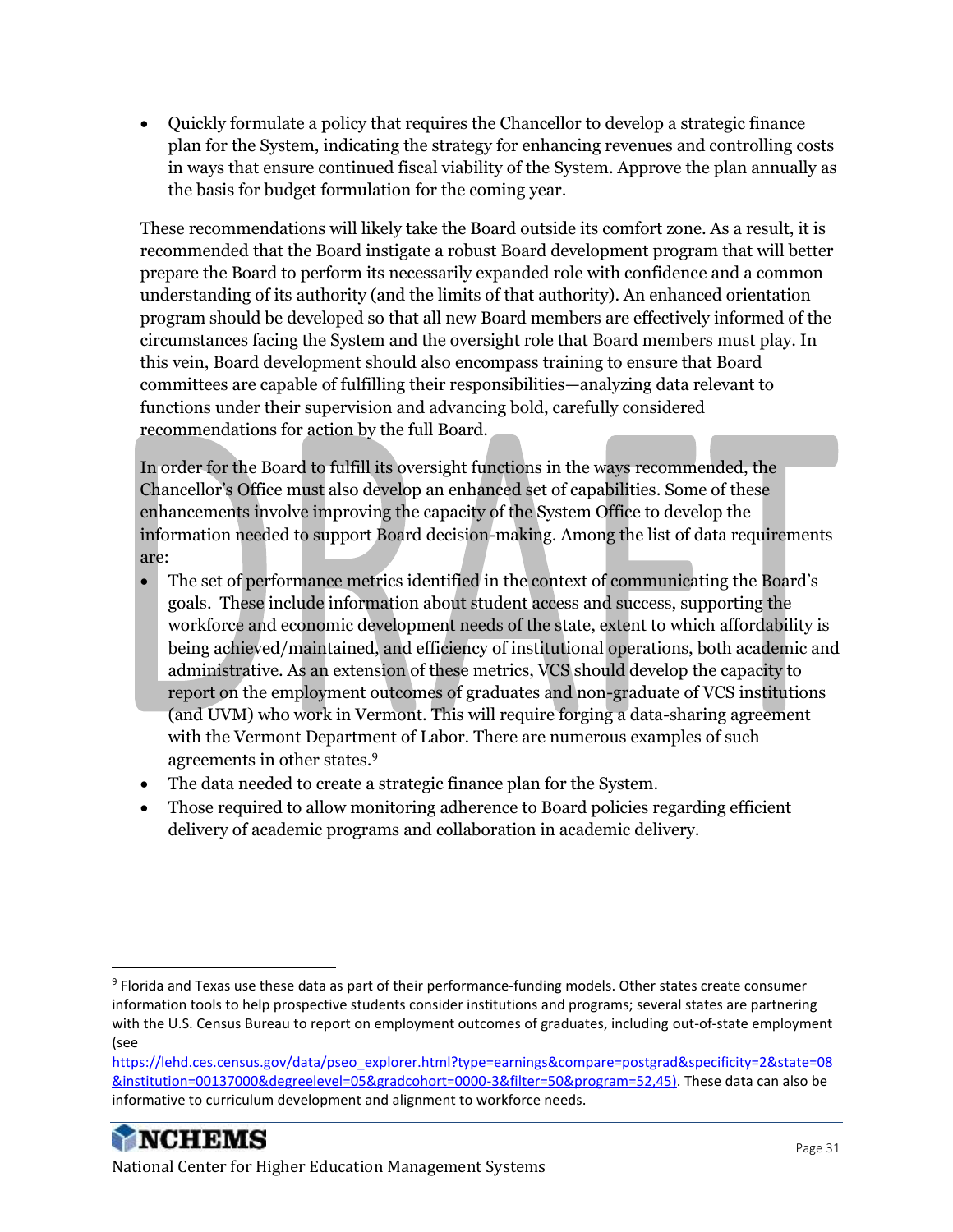#### **Appendix. Peer Selection Methodology**

To assess the extent to which VSC institutions might be able to achieve cost reductions, individually or through a consolidation, NCHEMS analyzed finance data in comparison to institutional peers. NCHEMS first created a separate set of institutional peers for each institution and each combination of VSC institutions based on characteristics such as enrollment size (including the relationship between headcount and FTEs), location, size of faculty complement, control, Carnegie classification, program mix in terms as revealed by award levels and fields of study, and other characteristics. After specifying the relative importance of key characteristics (e.g., a heavy concentration of high cost programs), NCHEMS calculates distance scores for institutions that meet the identified criteria. From that list, NCHEMS selects a group of 8-15 of the most similar institutions. With the peers identified, NCHEMS then gathers data on revenues and expenditures and staffing.

To develop the peers for hypothetical combination of VSC institutions, NCHEMS first summed the counts of enrollments, employees, and awards at each level and field, and then used that aggregated institution to build a set of comparable peers.

All data are based on NCES IPEDS and use the most recently available data, which at this time is FY2018.

This process resulted in the following lists of institutional peers.

#### **Castleton University**

| <b>Institution</b>                                     | <b>State</b>   |
|--------------------------------------------------------|----------------|
| University of Maine at Farmington                      | <b>ME</b>      |
| <b>Lander University</b>                               | <b>SC</b>      |
| University of South Carolina-Beaufort                  | <b>SC</b>      |
| Mayville State University                              | <b>ND</b>      |
| University of South Carolina-Aiken                     | <b>SC</b>      |
| Pennsylvania State University-Penn State Lehigh Valley | <b>PA</b>      |
| Indiana University-Kokomo                              | IN             |
| Pennsylvania State University-Penn State Scranton      | <b>PA</b>      |
| <b>West Liberty University</b>                         | WV             |
| Dickinson State University                             | N <sub>D</sub> |
| University of Minnesota-Crookston                      | <b>MN</b>      |
| Missouri Western State University                      | MО             |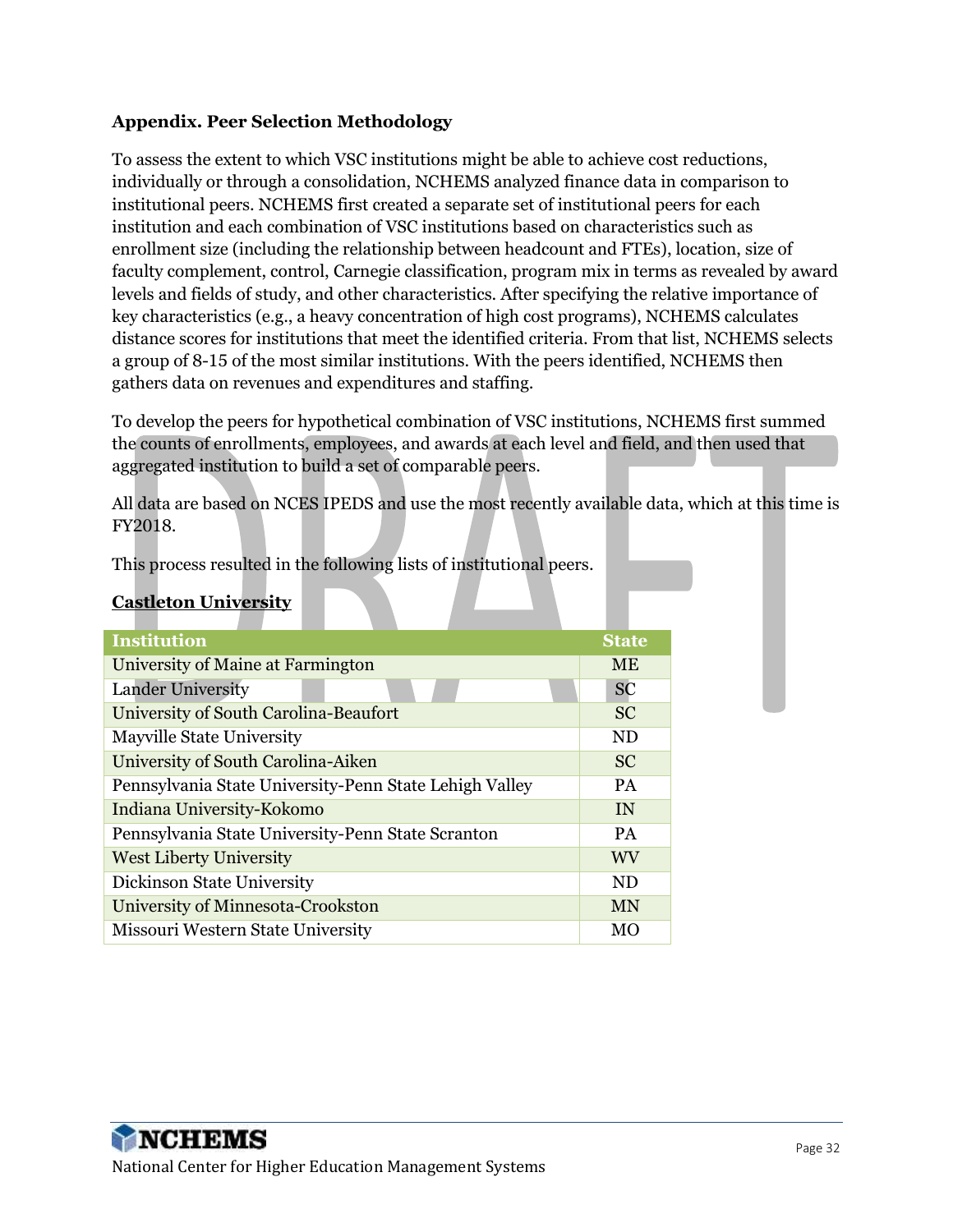#### **Northern Vermont University**

| <b>Institution</b>                           | <b>State</b> |
|----------------------------------------------|--------------|
| <b>Concord University</b>                    | <b>WV</b>    |
| <b>Eastern Connecticut State University</b>  | <b>CT</b>    |
| <b>SUNY College at Old Westbury</b>          | <b>NY</b>    |
| University of South Florida-Sarasota-Manatee | FL.          |
| <b>Western State Colorado University</b>     | CO           |
| <b>Christopher Newport University</b>        | VA.          |
| <b>Indiana University-East</b>               | IN           |
| Northwestern Oklahoma State University       | OK           |
| Mansfield University of Pennsylvania         | <b>PA</b>    |
| Mississippi Valley State University          | <b>MS</b>    |
| <b>Savannah State University</b>             | <b>GA</b>    |

## **Vermont Technical College**

| Institution                                              | <b>State</b>   |
|----------------------------------------------------------|----------------|
| Chipola College                                          | FL.            |
| Abraham Baldwin Agricultural College                     | <b>GA</b>      |
| Oklahoma State University Institute of Technology        | OK.            |
| <b>Great Basin College</b>                               | NV             |
| Northern New Mexico College                              | <b>NM</b>      |
| <b>SUNY College of Technology at Alfred</b>              | NY             |
| SUNY College of Agriculture and Technology at Cobleskill | <b>NY</b>      |
| SUNY College of Technology at Canton                     | N <sub>Y</sub> |
| <b>SUNY College of Technology at Delhi</b>               | <b>NY</b>      |
| Montana Tech of the University of Montana                | МT             |
| South Dakota School of Mines and Technology              | <b>SD</b>      |

a pro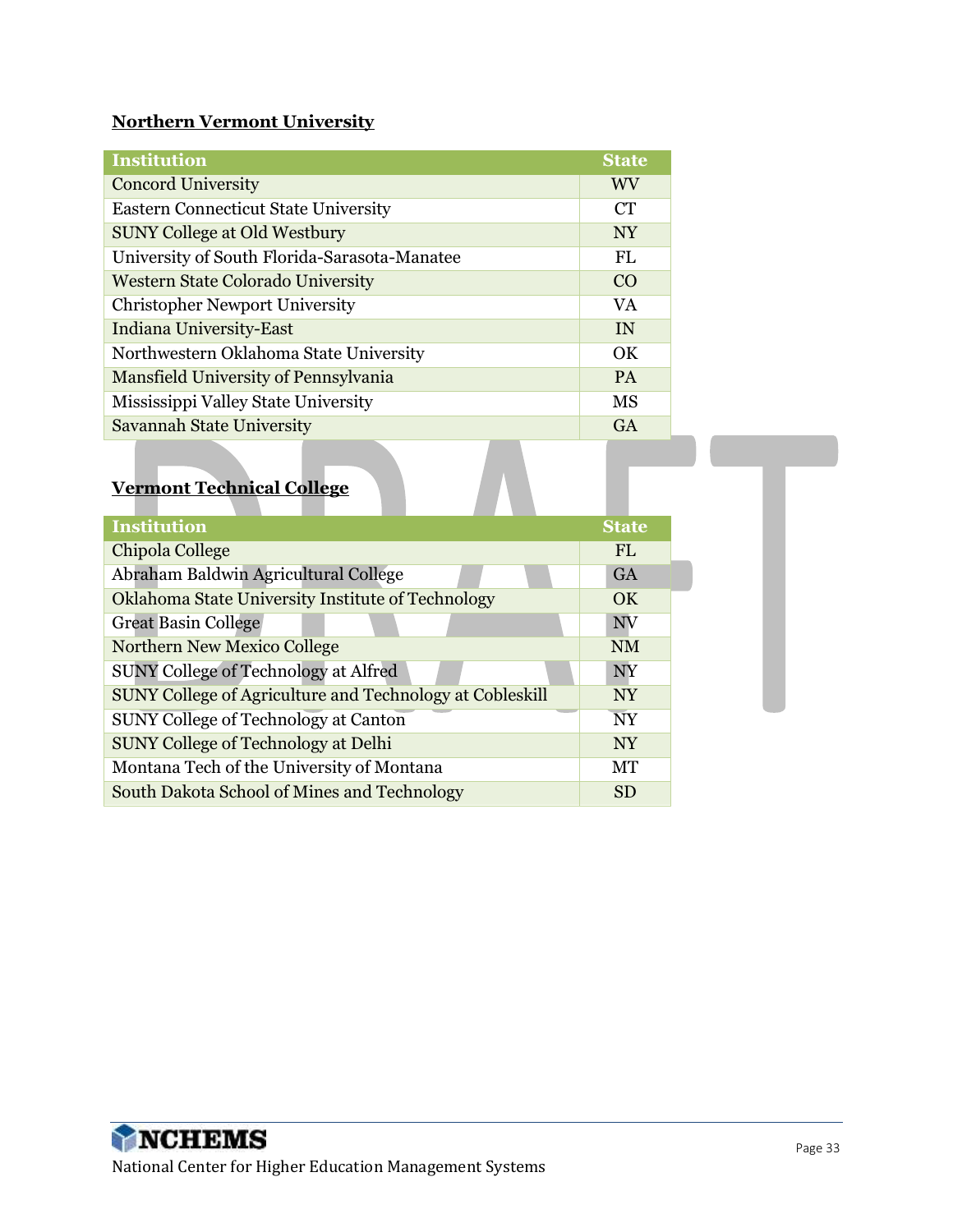### **Community College of Vermont**

| <b>Institution</b>                     | <b>State</b> |
|----------------------------------------|--------------|
| <b>Norwalk Community College</b>       | <b>CT</b>    |
| <b>Atlantic Cape Community College</b> | NJ           |
| <b>Mendocino College</b>               | CA           |
| <b>Massasoit Community College</b>     | MA           |
| <b>Mercer County Community College</b> | NJ           |
| <b>Mott Community College</b>          | МI           |
| Yuba College                           | CA           |
| College of Southern Idaho              | IA           |
| <b>Barton County Community College</b> | <b>KS</b>    |
| Chattanooga State Community College    | <b>TN</b>    |
| College of the Redwoods                | <b>CA</b>    |
| Del Mar College                        | <b>TX</b>    |
| <b>Hutchinson Community College</b>    | <b>KS</b>    |

### **Castleton University + Northern Vermont University**

| <b>Institution</b> |  | _<br><b>State</b> | $\overline{\phantom{a}}$<br><b>FTE Enrollment</b> |
|--------------------|--|-------------------|---------------------------------------------------|
|                    |  |                   |                                                   |
|                    |  |                   |                                                   |
|                    |  |                   |                                                   |
|                    |  |                   |                                                   |
|                    |  |                   |                                                   |
|                    |  |                   |                                                   |
|                    |  |                   |                                                   |
|                    |  |                   |                                                   |
|                    |  |                   |                                                   |
|                    |  |                   |                                                   |
|                    |  |                   |                                                   |
|                    |  |                   |                                                   |